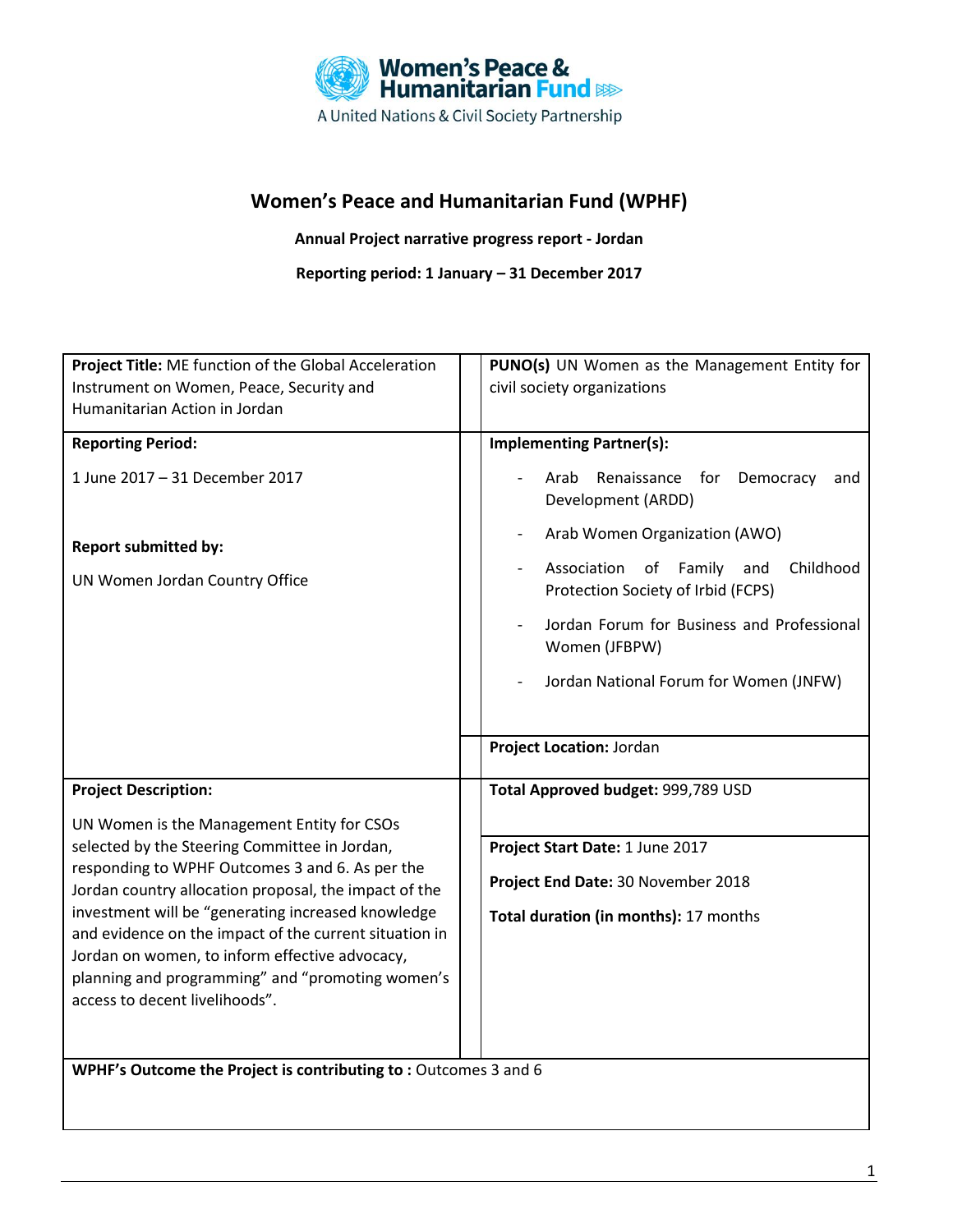

**WPHF's indicator the Project is reporting on:**

Percentage of funding allocated to gender responsive actions (Outcome 3)

Percentage of women benefiting from the humanitarian response (Outcome 3)

Labour force participation rate for persons aged 15 and above, to be segregated by sex (Outcome 6)

### **EXECUTIVE SUMMARY**

**I. Purpose and new developments**

**Main objectives and expected outcomes of the programme in relation to the WPHF's results framework.**

**In response to the WPHF Outcome 3**: to ensure that humanitarian/crisis response planning, frameworks and programming are gender inclusive and responsive, the following interventions are taking place in Jordan:

FCPSI, CRHR, Try Center, IFH and Mayadin are jointly implementing a project called, "Addressing early marriage: Responding to a national epidemic through education and girls' empowerment" which aims to increase the capacities of women's grassroots organizations and clinics to provide services to girls who married under the age of 18. Responding to the fact that financial burden has been cited as common reason for families to marry off their young daughters, the project, among other interventions, seeks to connect families with women's grassroots organizations that offer economic and employment support services. The project partners are also working with clinics operating in areas with a high prevalence of early marriage and/or large Syrian refugee populations to improve services, including reproductive health services for adolescent girls.

AWO, ANHRE, and ACTED are implementing a project titled, "Increase the engagement of Jordanian grassroots CBOs in the humanitarian response to the Syrian Crises through effective gender-based planning and programming." The interventions aim to increase awareness and understanding of local CBOs in the governorates of Zarqa, Irbid, East of Amman, Mafraq and Tafila of the Syria Crises, as well as to increase these CBOs' capacities to involve women and youth in their planning and activities, and to increase their ability to collect evidence-based, gender-sensitive data and information to better inform decision makers.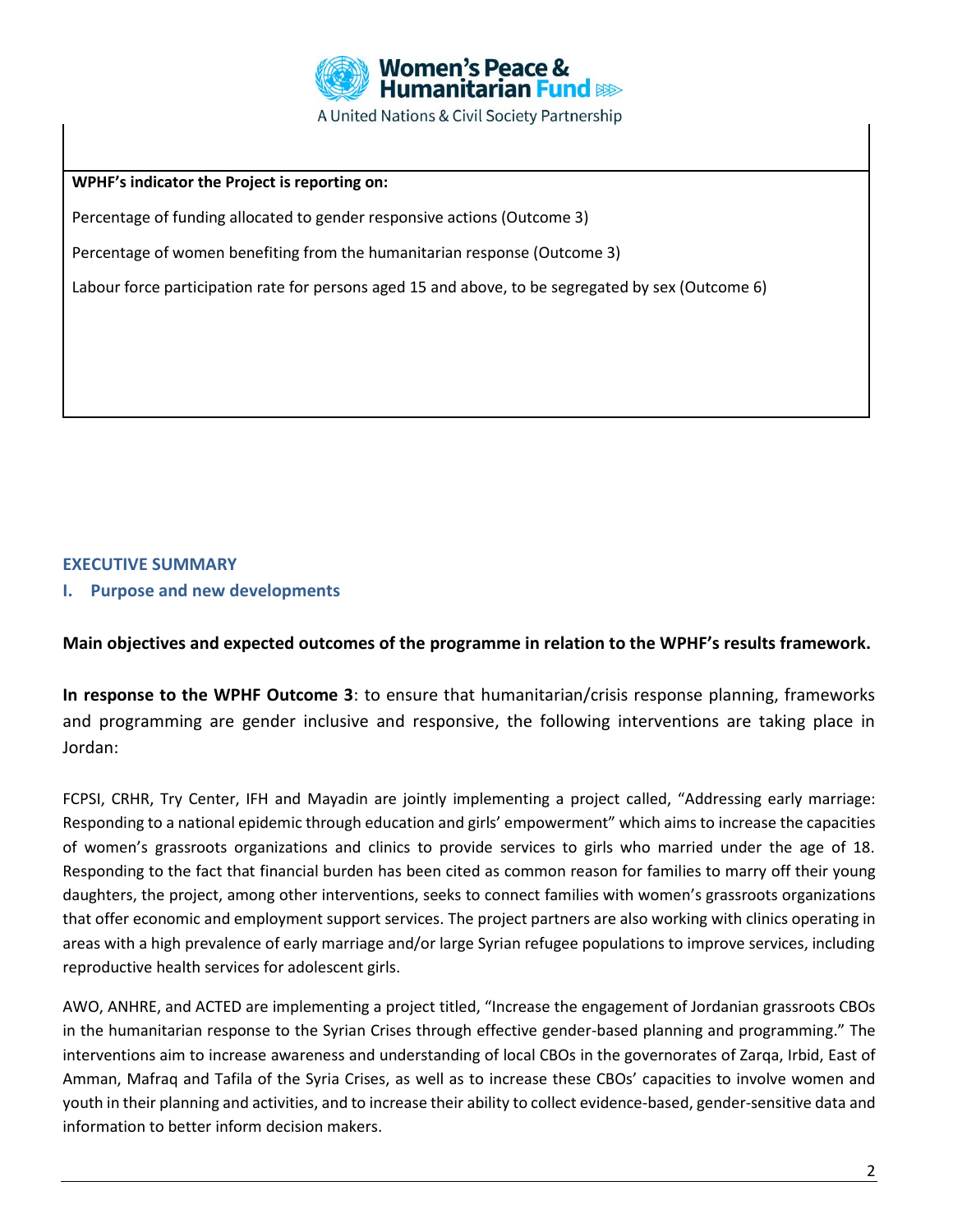

ARDD has signed an agreement and finalised a workplan to implement a project in Mafraq and Irbid governorates that aims to empower Syrian refugee and Jordanian host community women to engage in humanitarian and conflict management processes, with a focus on female heads of households. The project will strengthen social and legal protection mechanisms, develop skills and capacities of Jordanian and Syrian women in conflict management to promote community level social cohesion, and build both informal and formal Syrian networks and community centres to ensure they have the capacity to broaden their impact in humanitarian responses that target their communities.

**In response to the WPHF Outcome 6**: to ensure that the socio-economic recovery of women is promoted in post-conflict situations, the following partners and proposed activities have been endorsed by the national steering committee in Jordan:

JNFW has signed a project agreement and finalised a workplan for proposed interventions to support marginalized and vulnerable refugee and Jordanian women by enhancing their employability and skills, and linking them to potential employment opportunities. The project targets to build women's vocational and employment skills while ensuring the needs of the current labour market and creating linkages with potential private sector employers. JNFW will also create a support network of selected female beneficiaries and target enhancing public and private sector awareness of the specific needs of vulnerable refugee and Jordanian women.

National Steering Committee has endorsed a project "rehabilitation and socio-economic inclusion of women refugees in Jordan" by JFBPW. It aims to contribute to overall peace and humanitarian relief efforts in the project's selected locations, through enhancement of social cohesion and income generation opportunities for both refugee and Jordanian, with a focus on Jordan's priority economic sectors as outlined by the Jordan's National Export Strategy, while also taking into consideration the economic sectors allowed for Syrians. The project seeks to enhance the psychosocial wellbeing of Syrian refugee women, support social cohesion with their host communities, and empower them though the provision of vocational and business start-up trainings that will teach income-generating skills. By end of 2017, project was in the final stages of governmental approval required for the interventions to start. A final endorsement is expected sometime in the first quarter of 2018.

### **Changes in the peace/security/humanitarian context experienced by the country**

The Jordanian government's initial response to the Syria crisis was primarily humanitarian, with a focus on providing lifesaving emergency assistance and responding to urgent needs. However, as the context has evolved and the conflict become more protracted, the government has gradually shifted toward implementation of a longer-term partnership approach, which has been outlined in the Jordan Compact. It has been imperative for the UN and other development partners to revise their strategic and policy approaches in response to the Government of Jordan's Vision 2025 document and the operational intent outlined in its Executive Development Programme; Jordan's Response Plan to the Syria Crises 2018-2022<sup>1</sup>; as well as the Jordan National Action Plan on Implementation of UN Security Council resolution 1325<sup>2</sup>. The UN and other development partners have sought to reinforce national capacities of government and civil society, and to engage in projects that complement and align with the country's development agenda. The WPHF national Steering Committee has highlighted for the WPHF the need to ensure that allocations and implementation is fully in line with these national priorities. This requires the projects to be responsive to the

 $\overline{a}$ 

<sup>1</sup> Launched on 18th January 2018

<sup>&</sup>lt;sup>2</sup> Adopted on 3rd December 2017 and launched on 21st March 2018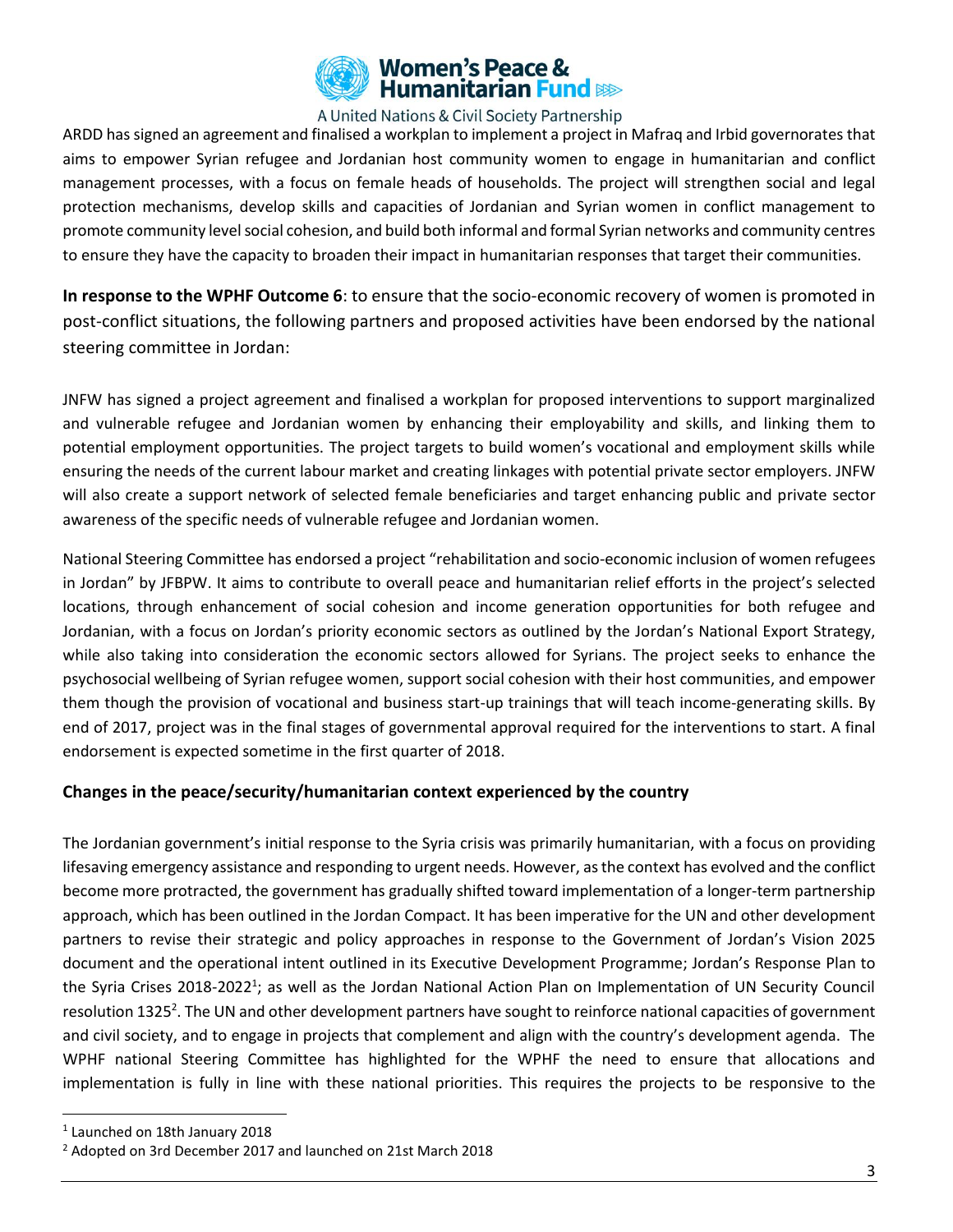

resilience needs of Jordan, while not precluding proposals which respond to the challenges and opportunities presented by the ongoing humanitarian situation.

In this context, the projects endorsed for WPHF funding by the national steering committee have undergone separate approval process under the Jordan Response Platform to the Syria Crisis (JORISS), resulting in delays in initiating implementation. However, this approach is resulting in stronger national ownership, while also ensuring that WPHFfunded interventions form part of a larger response approach, which in the Jordanian context is a pre-requisite to ensuring that the program is well placed to deliver its objectives in contributing to peace and security, humanitarian, and development efforts.

#### **II. Results**

### **i) Narrative reporting on results:**

In 2017, CRHC, TRY Center, Mayadin and Family and Childhood Protection of Irbid, conducted a rigorous needs assessment to identify available services for girls who marry under the age of 18. Try Center and Mayadin conducted a needs assessment with NGOs working with the beneficiaries considered as child brides, and CRHC conducted a needs assessment with the Institute of Family Health (IFH) who are the leading health care providers for SRH issues in Jordan. The activities and practices of two IFH clinics were observed and recorded through rigorous desk review and participant observation exercises. These included patient and health care provider interactions, observations of facility dynamics and overarching workflow, and identification of existing policies and procedures set in place in the clinics, and enabled the implementing partners to build a rapport with management staff and the health care providers working at each facility. In addition, interviews were conducted in both the trauma and medical departments of IFH clinical sites, per the recommendation of IFH. Through these interviews, the implementing partners learned about existing policies and procedures for both patients seeking care for SGBV and health care providers who suspect that a patient is a survivor/victim of SGBV. In-depth informant interviews took place with key stakeholders, including clinic directors and management staff of two IFH clinics, lawyers, case managers and psychologists. This helped identify knowledge gaps among the stakeholders, and provided critical information regarding the practices and priorities of the IFH clinics, as well as stakeholders' knowledge of prevalent attitudes towards emergency contraception, which has repeatedly been identified as a priority sexual and reproductive health issue associated with under-age pregnancy of child brides.

CRCH conducted trainings forthe staff of one of their partners, Try Center, with an objective of building their capacities in qualitative research methods. After the capacity building exercise, TRY Center and CRHC held six focus groups discussions with women and girls who married under the age of 18. The purpose of the FGDs was to explore the participants' experiences relating to sexual and reproductive health services and SGBV, as well as their knowledge of and attitudes toward emergency contraception.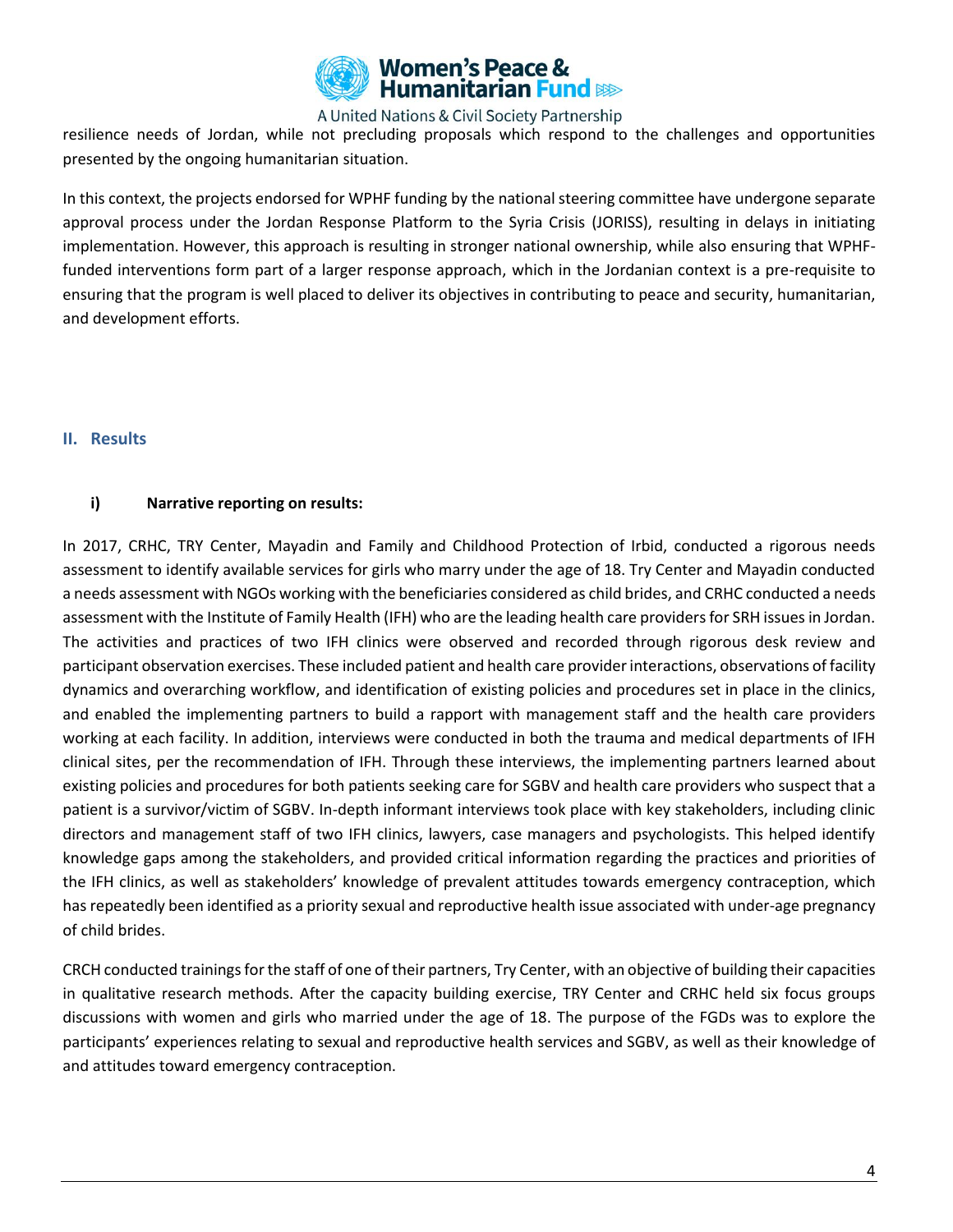

Information on early marriage, its consequences and ways to mitigate its negative impacts was delivered through targeted campaigns during the 16 Days of Activism Against Gender-Based Violence project, which reached 8 schools and 8 NGOs in Irbid and Mafraq.

Finally, a cohort of girls who had been married underage was identified as beneficiaries of the project, as well as tangible gaps in service delivery for early marriage girls. A report was drafted and distributed among stakeholders to address these gaps. In addition, relationships were established with associations in Irbid, Mafraq, Marka, and Qwesmeh that work with girls who married early, and four women's grassroots organizations were identified as project partners.

A memorandum of understanding was signed by AWO, ANHRE and ACTED to establish formal procedures for the project's joint implementation with some key partners representing various community based organizations, which provide visibility and initial networking opportunities to the project's beneficiaries. A questionnaire and criteria were developed and agreed upon to guide the selection of the beneficiary CBOs for the project, and implemented in the targeted governorates. The project partners then formed a committee to assess the candidate CBOs according to the set criteria, and selected 15 CBOs as beneficiaries of the project.

#### **Challenges, lessons learned & best practices:**

Among the key challenges faced by the WPHF in Jordan have been the limited pool of quality project proposals submitted for the national steering committee's review (necessitating the re-advertisement of the call for proposals), constraints relating to lack of registration status under the Ministry of Social Development among some potential partners (resulting in ineligible proposals and requests for further revisions of promising proposals), and the evolving humanitarian context and transition to a resilience approach by the Government of Jordan (resulting in a stronger emphasis on nationally owned processes, and MOPIC approval requirements for all humanitarian assistance entering the country). To minimize these challenges, UN Women and the WPHF secretariat have been working closely with the implementing partners to procure all required administrative documentation for MOPIC approval, while simultaneously guiding the partners in the development of their workplans to ensure smooth and quick proceedings once the projects are formally approved by MOPIC.

In addition, the National Steering Committee convened in August 2017 to specifically discuss strategies to mitigate and prevent the challenges encountered previously, and ensured that the call for proposals during the second round will be strengthened through clear communication of the application requirements and criteria, which include the following:

- a. Organizations registered as not-for-profit companies will be eligible for funding only when partnering with an NGO that has been registered under the Ministry of Social Development. The registered NGO will be indicated as the lead implementing agency.
- b. The applying entities will need to clearly articulate how their project contributes to the national priorities outlined in the Vision 2025 and National Response documents.

The following strategies will also be conducted to ensure that information about the opportunity to apply for funding via WPHF reaches those civil society organizations who might not normally have access to these types of opportunities or the in-house capacity to develop proposals that meet the expected quality standards: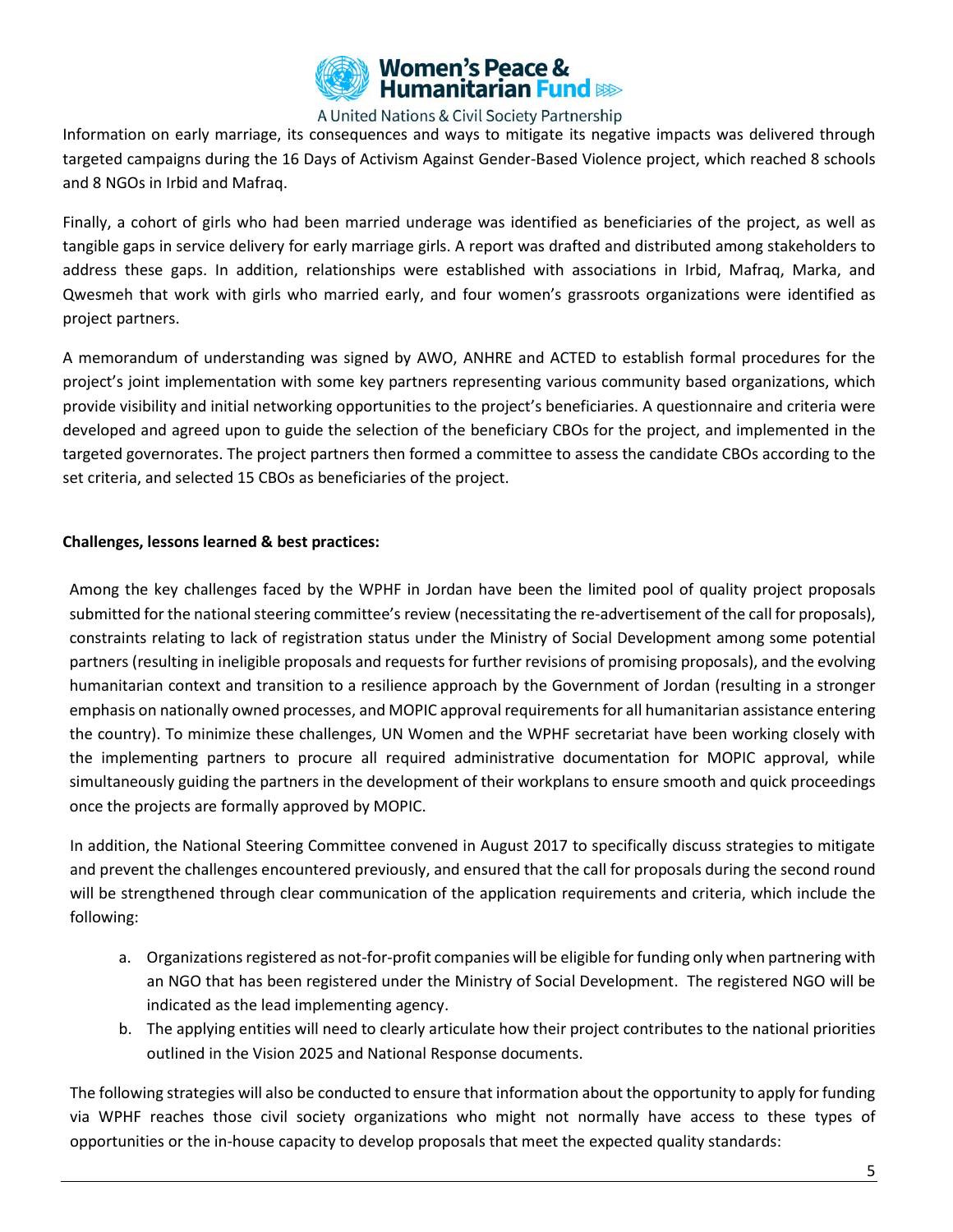

- a. The call for proposals shall be made both in Arabic and English, and submissions in either language will be accepted.
- b. The Jordanian National Commission for Women, Ministry of Social Development, Jordan Women's Union and UN Women will conduct joint outreach activities across the different governorates to build the technical capacities of CBOs and other grassroots organizations to submit applications that meet the required standards.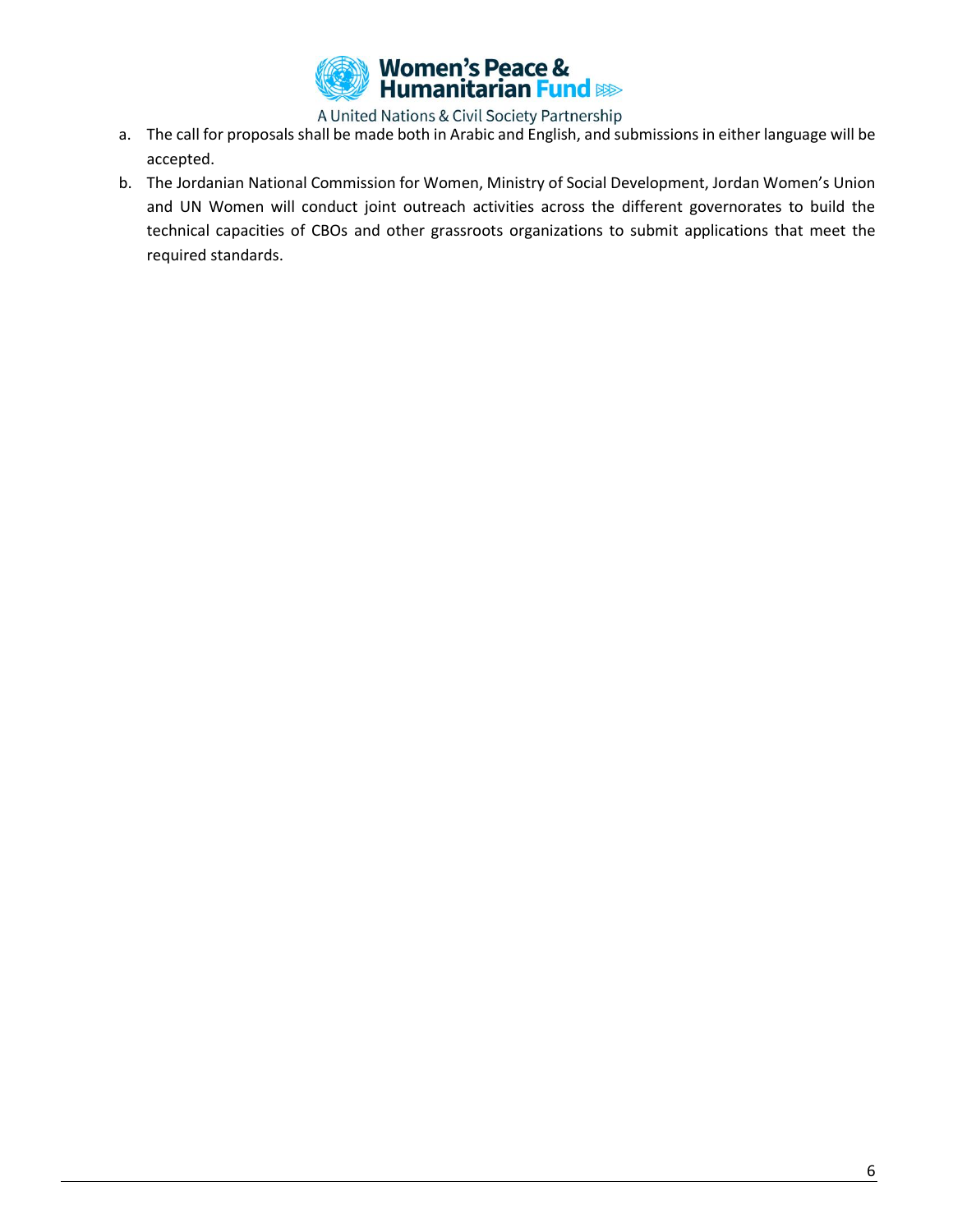

**ii) Indicator-Based Performance Assessment:**

|                                                      | <b>Achieved Indicator Targets</b>       | <b>Reasons for Variance with Planned</b><br>Target (if any) | <b>Source of Verification</b>     |
|------------------------------------------------------|-----------------------------------------|-------------------------------------------------------------|-----------------------------------|
| Outcome 3 <sup>3</sup> : Women and girls affected by |                                         |                                                             | SRP reports, country reporting,   |
| crises lead, participate in and benefit from         |                                         |                                                             | reporting on WHS individual       |
| relief and response efforts                          |                                         |                                                             | commitments<br>and<br>annual      |
|                                                      |                                         |                                                             | Secretary General's Reports on    |
| Indicator: Percentage of women benefitting           |                                         |                                                             | Strengthening the Coordination    |
| from the humanitarian response                       |                                         |                                                             | Humanitarian<br>Emergency<br>0f   |
|                                                      |                                         |                                                             | Assistance of the United Nations. |
| <b>Output 1.1 Number of Women grass-roots</b>        | women-centred<br>Four<br>grass<br>roots | The number of the women grass-roots                         | Stakeholder analysis              |
| and non-governmental organizations in                | organization were selected in 2017,     | organizations was narrowed from five to                     | Need assessment tools             |
| selected regions increase awareness on               | with<br>following<br>geographical       | four.                                                       |                                   |
| gender equality                                      | distribution:                           |                                                             |                                   |
|                                                      |                                         | Most of the women's<br>grassroots                           |                                   |
| Indicator 1.1.1                                      | 2 in Mafraq, 1 in Amman, 1 in Irbid     | organizations that the partners contacted                   |                                   |
| A combination of five women-cantered                 |                                         | as part of their mapping exercise did not                   |                                   |
| grass-roots organizations and/or NGOs                |                                         | consider underage marriage a problem.                       |                                   |
| increase early marriage awareness in their           |                                         | After<br>careful<br>analysis,<br>only four                  |                                   |
| campaigns                                            |                                         | organizations<br>passed the screening                       |                                   |
|                                                      |                                         | recognition<br>that<br>with<br>process,                     |                                   |
| <b>Baseline: 0</b>                                   |                                         | organizations that do not view child                        |                                   |
| <b>Planned Target: 5</b>                             |                                         | being associated<br>marriage<br>as<br>with                  |                                   |
|                                                      |                                         | health<br>educational<br>negative<br>and                    |                                   |
|                                                      |                                         | would<br>likely been<br>outcomes<br>have                    |                                   |
|                                                      |                                         | ineffective implementers of the initiative.                 |                                   |

 $\overline{a}$ 

<sup>3</sup> Note: Outcomes, outputs, indicators and targets should be **as outlined in the Project Document** so that you report on your **actual achievements against planned targets**.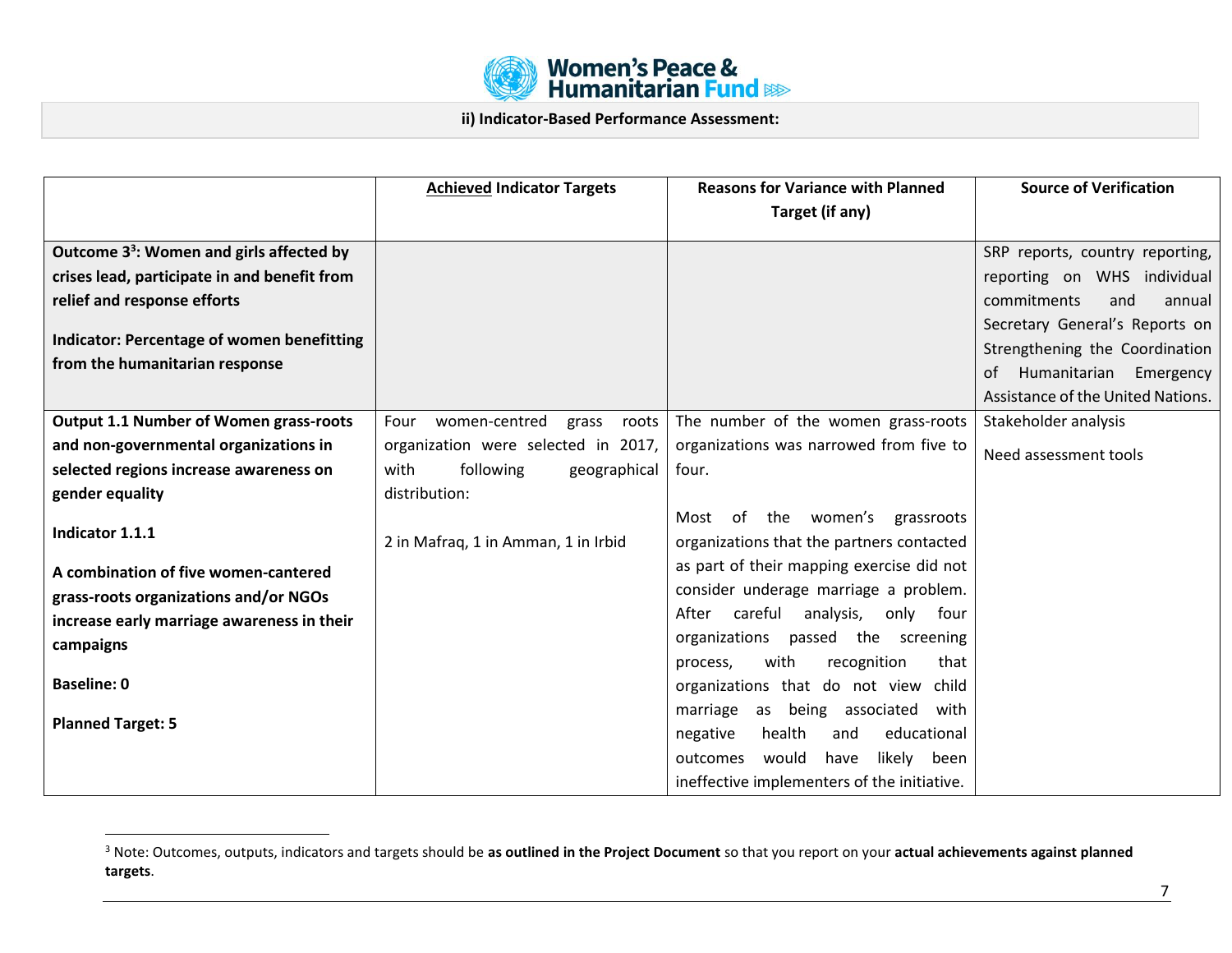

| Indicator 1.1.2                                                                                                                                                                                                                             | Initial steps taken:                                                                                                                                                                                                                                                                                                                                                                                                           | No variance                                                                                                                                                                                                 | Draft of the training content        |
|---------------------------------------------------------------------------------------------------------------------------------------------------------------------------------------------------------------------------------------------|--------------------------------------------------------------------------------------------------------------------------------------------------------------------------------------------------------------------------------------------------------------------------------------------------------------------------------------------------------------------------------------------------------------------------------|-------------------------------------------------------------------------------------------------------------------------------------------------------------------------------------------------------------|--------------------------------------|
| A minimum of two activities in each<br>organization focusing on early marriage<br>awareness and economic empowerment for<br>participating girls and women<br><b>Baseline: 0</b><br><b>Planned Target: 2</b>                                 | Implementing partners are in the<br>process of preparing the manual to<br>guide the training of women-centred<br>grassroots organizations.<br>As part of the "16 Days of Action against<br>Gender-based Violence" Effort, the<br>project partners in Irbid conducted<br>campaigns to identify girls who were<br>married before the age of 18,<br>subsequently dropped out of school,<br>and are interested in continuing their |                                                                                                                                                                                                             |                                      |
|                                                                                                                                                                                                                                             | education.                                                                                                                                                                                                                                                                                                                                                                                                                     |                                                                                                                                                                                                             | Profiles                             |
| <b>Output 1.2 Number of classes and activities</b><br>for girls who married under the age of 18                                                                                                                                             | Ten women/girls in Irbid<br>were<br>identified who are currently 25 or                                                                                                                                                                                                                                                                                                                                                         | The target was revised to be 10 girls<br>/women instead of two classes.                                                                                                                                     | created<br>for<br>each<br>girl/woman |
| Indicator 1.2.1 Two informal classes that<br>will be taught weekly in Irbid by a selected<br>teacher for girls who married under the age<br>of 18 to prepare for the national final exams<br><b>Baseline: 0</b><br><b>Planned Target: 2</b> | younger, were married early, and want<br>to continue their education.                                                                                                                                                                                                                                                                                                                                                          | The project implementing partners agreed<br>that the number of girls/women who will<br>be able to continue their education is a<br>more specific measurement of success<br>than the number of classes held. | Monitoring visits                    |
|                                                                                                                                                                                                                                             |                                                                                                                                                                                                                                                                                                                                                                                                                                |                                                                                                                                                                                                             |                                      |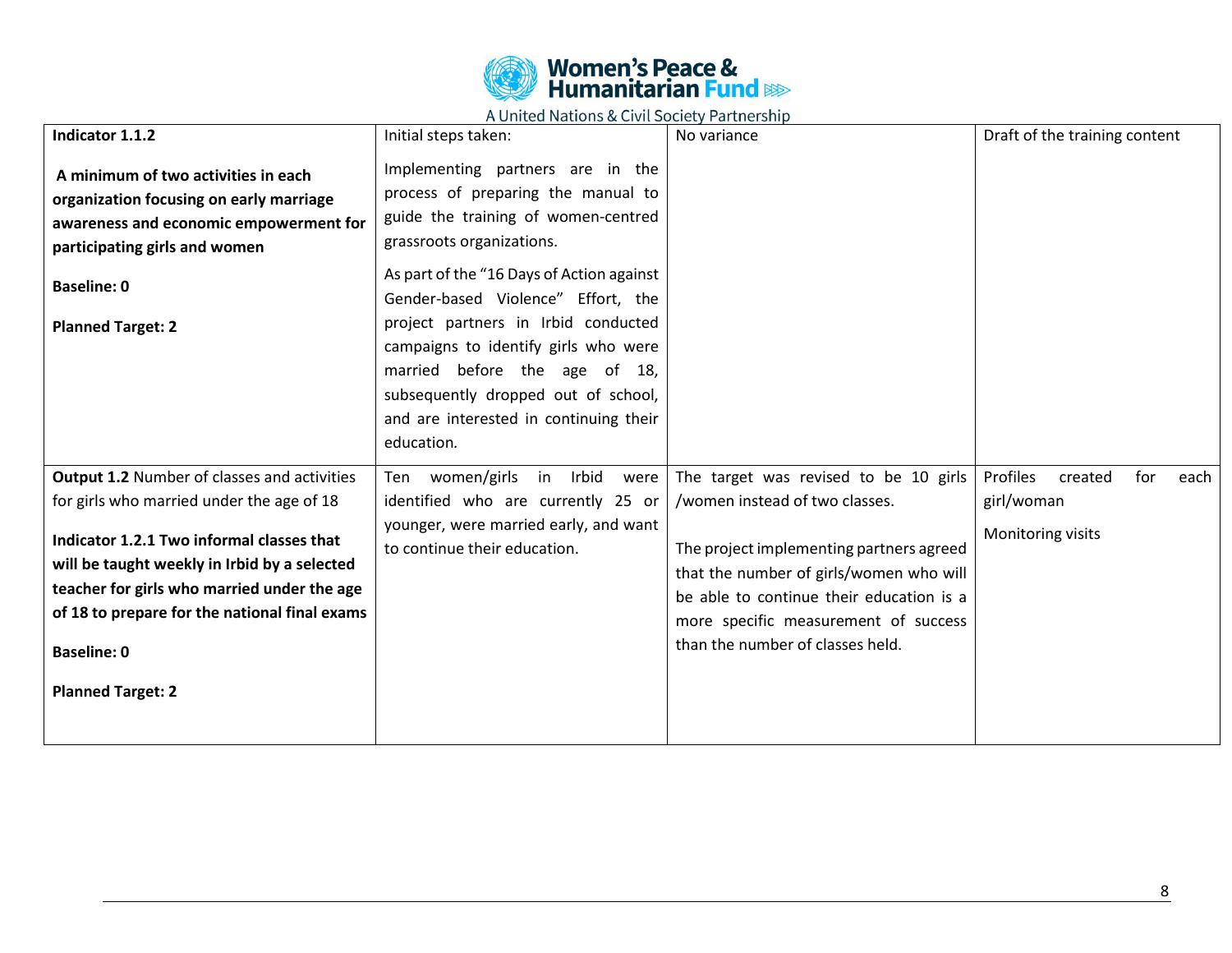

| <b>Output 1.3 Number of schools that increased</b>                            | Progress towards this output and its                                   | The target number of schools was                                                                       | List of schools created                                    |
|-------------------------------------------------------------------------------|------------------------------------------------------------------------|--------------------------------------------------------------------------------------------------------|------------------------------------------------------------|
| their advocacy for girls who are at                                           | respective indicators is programmed to                                 | decreased to four.                                                                                     | Focus group discussions with                               |
| heightened risk of early marriage                                             | take place in 2018.                                                    |                                                                                                        | teachers and school boards                                 |
| Indicator 1.3.1 Six schools (public, UNRWA)<br>attended<br><b>Baseline: 0</b> |                                                                        | A high percentage of the schools refused<br>to support advocacy activities in the<br>schools premises. |                                                            |
| <b>Planned Target: 6</b>                                                      |                                                                        | The partners are studying a substitute                                                                 |                                                            |
|                                                                               |                                                                        | plan that would make the women's                                                                       |                                                            |
|                                                                               |                                                                        | grassroots organizations the advocacy                                                                  |                                                            |
|                                                                               |                                                                        | of these<br>(however, some<br>space                                                                    |                                                            |
| Indicator 1.3.2 Three awareness campaigns                                     |                                                                        | organizations raise the same objections so                                                             |                                                            |
| on the risks of early marriage                                                |                                                                        | it is important to find the right partners                                                             |                                                            |
| <b>Baseline: 0</b>                                                            |                                                                        | and to strongly support them).                                                                         |                                                            |
| <b>Planned Target: 3</b>                                                      | In the "16 Days of Action against<br>Gender-based Violence" Project in | One campaign took place in 2017 and two<br>will take place in 2018.                                    | Focus group discussions with<br>teachers and school boards |
|                                                                               | 2017, the project partners conducted<br>one campaign.                  |                                                                                                        |                                                            |
|                                                                               | Further campaigns are planned to take                                  |                                                                                                        |                                                            |
|                                                                               | place in 2018                                                          |                                                                                                        |                                                            |
|                                                                               |                                                                        |                                                                                                        |                                                            |
|                                                                               |                                                                        |                                                                                                        |                                                            |
|                                                                               |                                                                        |                                                                                                        |                                                            |
|                                                                               |                                                                        |                                                                                                        |                                                            |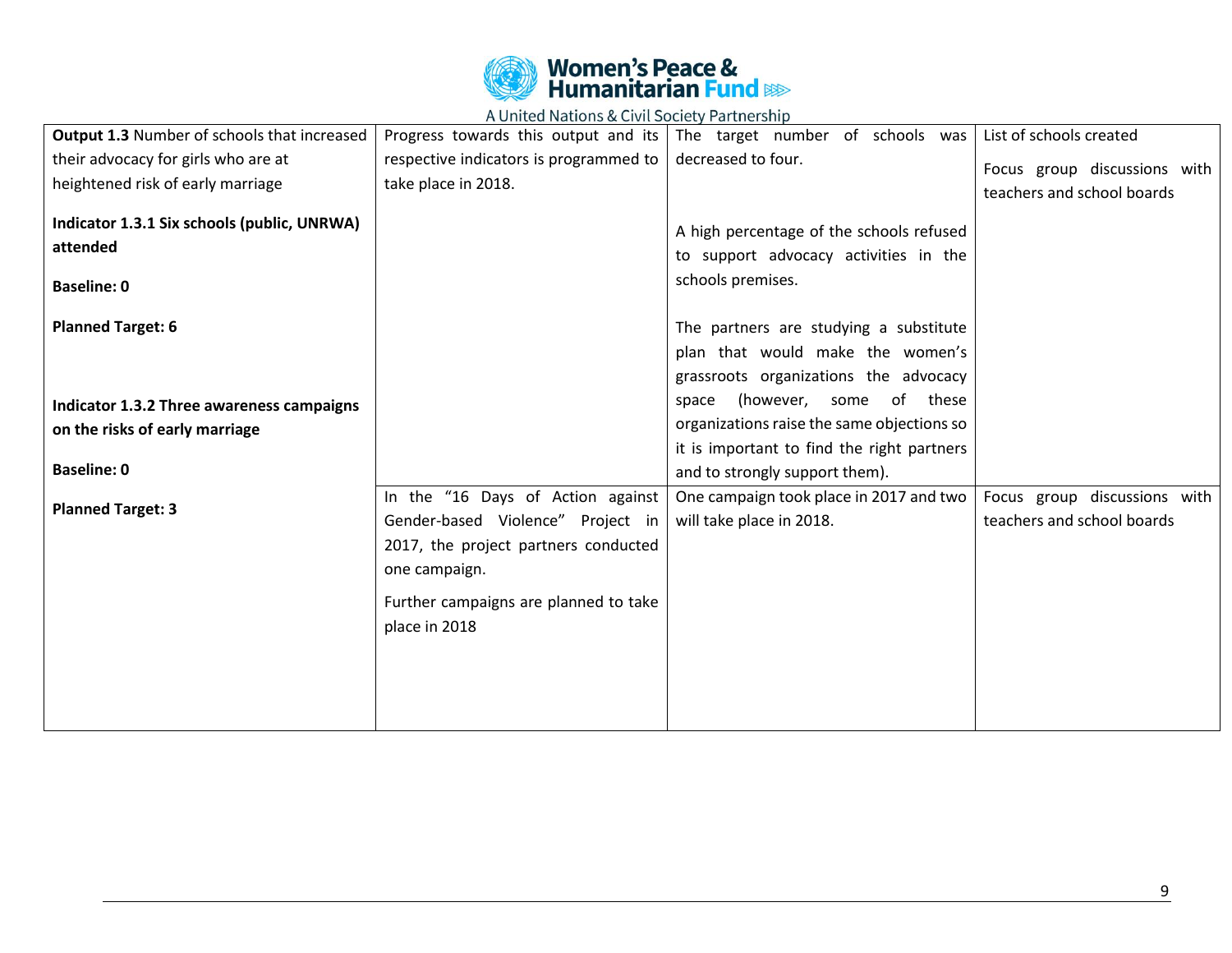

| Output 1.4 Number of IFH clinic staff who<br>increased their knowledge and improved<br>behaviours toward girls who are married<br>under the age of 18, specifically concerning<br>sexual and gender-based violence (SGBV)<br>Indicator 1.4.1 Fifteen staff members in<br>three IFH clinics (45 staff total) increase<br>their awareness of SGBV among child brides<br><b>Baseline: 0</b><br><b>Planned Target: 15</b><br><b>Output 1.5</b> Quality of services targeting girls | Two IFH clinics were selected in 2017.<br>15 health care staff members have<br>tangible improved their behaviours<br>attitudes toward girls who have<br>married under the age of 18.<br>A review of the current IFH services                                                                                                                                                                                                                                                                                                                                                                | No variances.<br>No variances. | Focus groups discussions with<br>health care staff (nurses,<br>doctors)<br>Key Informant interviews with<br>clinic directors and management<br>staff<br>Participatory observation<br>Reviews of clinics' policies and<br>procedures regarding SGBV<br>screening, response and referral<br>Review of referral system |
|--------------------------------------------------------------------------------------------------------------------------------------------------------------------------------------------------------------------------------------------------------------------------------------------------------------------------------------------------------------------------------------------------------------------------------------------------------------------------------|---------------------------------------------------------------------------------------------------------------------------------------------------------------------------------------------------------------------------------------------------------------------------------------------------------------------------------------------------------------------------------------------------------------------------------------------------------------------------------------------------------------------------------------------------------------------------------------------|--------------------------------|---------------------------------------------------------------------------------------------------------------------------------------------------------------------------------------------------------------------------------------------------------------------------------------------------------------------|
| who were married under the age of 18 be<br>improved<br>Indicator 1.5.1 Health care providers engage<br>in services focusing on quality of care for<br>girls who got married under the age of 18<br><b>Baseline: TBC</b><br><b>Planned Target: TBC</b><br>Indicator 1.5.2 Physicians/nurses improve<br>contraceptive counselling techniques<br><b>Baseline: TBC</b><br><b>Planned Target: TBC</b>                                                                               | took place.<br>Interviews were conducted with 14 key<br>stakeholders, including IFH managers,<br>health care providers, lawyers, case<br>managers, and psychologists. Through<br>these interviews the implementing<br>partners learned about practices and<br>priorities in 15 IFH clinics.<br>FCPS,<br>Center,<br><b>CRHC</b><br>Try<br>and<br>collaborated to write a Code of Ethics.<br>The purpose of the document is to<br>establish procedures for work with local<br>communities and child brides.<br>Further progress towards this output<br>and respective indicator is programmed |                                | Review of clinics' policies and<br>procedures regarding service<br>provision for child brides<br>screening, response and referral<br><b>Monitor visits</b>                                                                                                                                                          |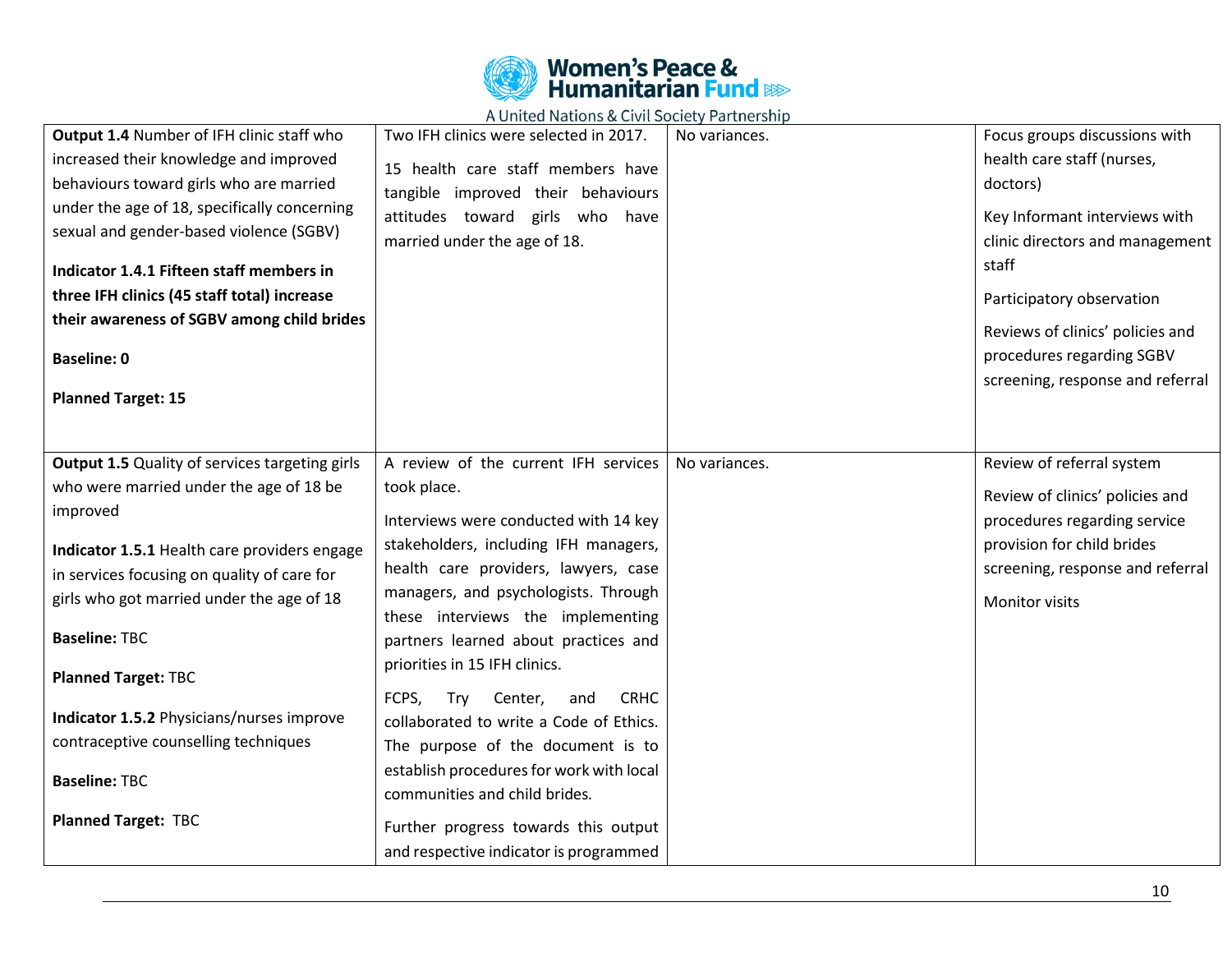

| Indicator 1.5.3 Contraceptive efficacy<br>communicated to partners<br><b>Baseline: TBC</b><br><b>Planned Target: TBC</b>                                                                                                                                                                                                                                                                                                                                                                                                                                    | to take place in 2018.                                                                                                                                                                                                                                                                                                                                                                                                                                                                                                                                                                |               |                                                                                                                                                                                                                                                                  |
|-------------------------------------------------------------------------------------------------------------------------------------------------------------------------------------------------------------------------------------------------------------------------------------------------------------------------------------------------------------------------------------------------------------------------------------------------------------------------------------------------------------------------------------------------------------|---------------------------------------------------------------------------------------------------------------------------------------------------------------------------------------------------------------------------------------------------------------------------------------------------------------------------------------------------------------------------------------------------------------------------------------------------------------------------------------------------------------------------------------------------------------------------------------|---------------|------------------------------------------------------------------------------------------------------------------------------------------------------------------------------------------------------------------------------------------------------------------|
| <b>Output 1.6 Misconceptions about</b><br>contraception among married girls under the<br>age of 18, their husbands and his family are<br>addressed<br>Indicator 1.6.1 Reduce women's<br>misconceptions and fears about different<br>family planning methods (specifically<br>addressing the misconception that<br>contraceptives lead to infertility<br><b>Baseline: TBC</b><br><b>Planned Target: TBC</b><br>Indicator 1.6.2 Address barriers for women<br>accessing different contraceptive methods<br><b>Baseline: TBC</b><br><b>Planned Target: TBC</b> | CRHC's research team conducted a one-<br>day, qualitative methods training for<br>members of TRY Center. They then used<br>the FGD guides to conduct 6 focus<br>group discussions with women and girls<br>who married under the age of 18.<br>During the FGDs, we explored women<br>and girls' experiences with sexual and<br>reproductive health services and SGBV<br>as well as their knowledge of and<br>attitudes<br>toward<br>emergency<br>contraception.<br>Further progress towards this output<br>respective indicators is<br>its<br>and<br>programmed to take place in 2018. | No variances. | Patient profiles review<br>Three Focus groups discussions<br>with eight girls under the age of<br>18 who are married<br>Three Focus group discussions<br>with eight girls who married<br>under the age of 18 but who are<br>now 18+<br>Participatory observation |
| Indicator 1.6.3 Increase girls/women's<br>knowledge of emergency contraception<br>(Yuzpe method, post-coital IUD insertion)                                                                                                                                                                                                                                                                                                                                                                                                                                 |                                                                                                                                                                                                                                                                                                                                                                                                                                                                                                                                                                                       |               |                                                                                                                                                                                                                                                                  |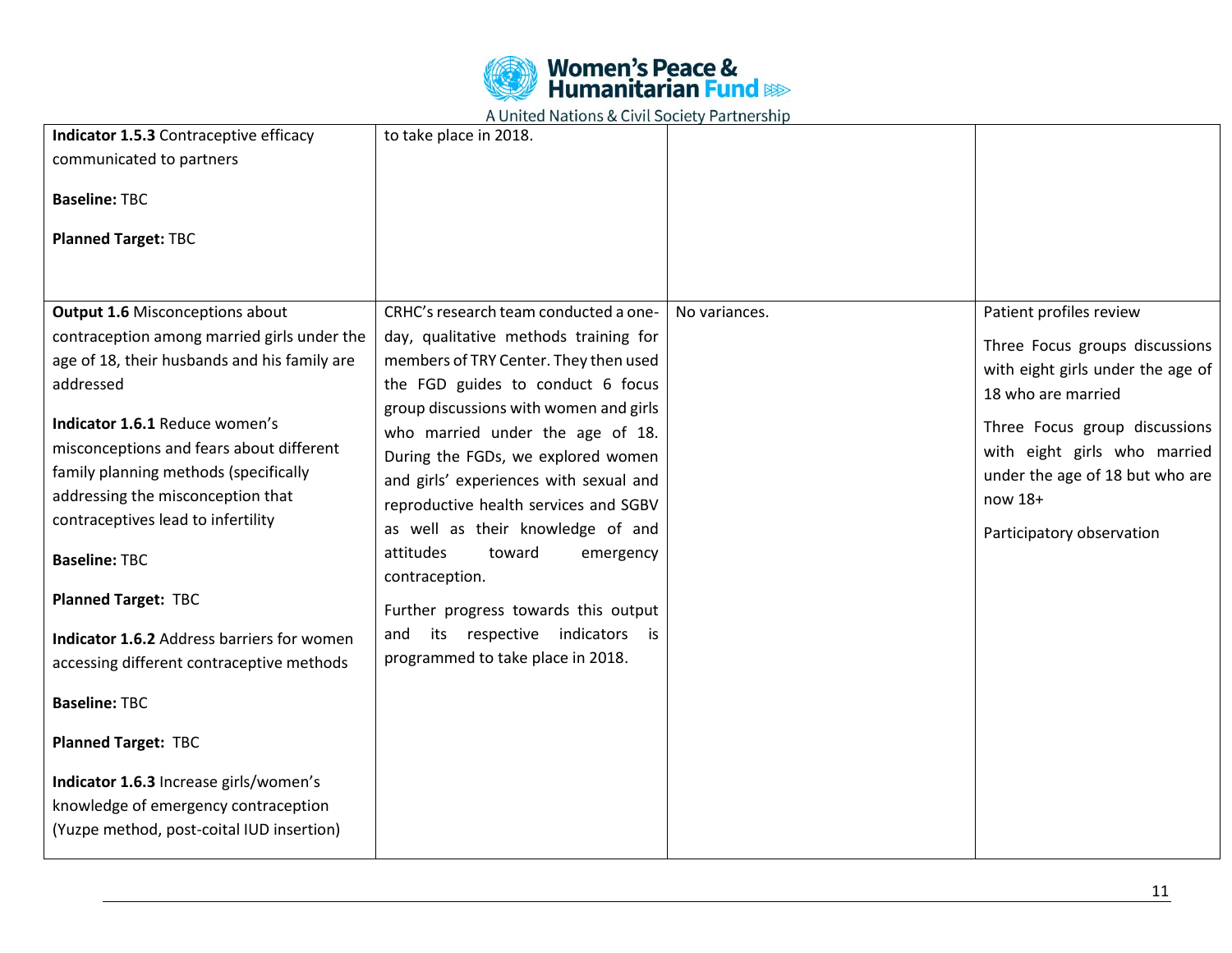

| <b>Baseline: TBC</b>                                                                                                                                                                                                                                                                                                                                                        |                                                                                                                                                                                                                                                                                                                                                                                                                                                      |               |                                                                                                                                                                                                                                                                                                      |
|-----------------------------------------------------------------------------------------------------------------------------------------------------------------------------------------------------------------------------------------------------------------------------------------------------------------------------------------------------------------------------|------------------------------------------------------------------------------------------------------------------------------------------------------------------------------------------------------------------------------------------------------------------------------------------------------------------------------------------------------------------------------------------------------------------------------------------------------|---------------|------------------------------------------------------------------------------------------------------------------------------------------------------------------------------------------------------------------------------------------------------------------------------------------------------|
| <b>Planned Target: TBC</b>                                                                                                                                                                                                                                                                                                                                                  |                                                                                                                                                                                                                                                                                                                                                                                                                                                      |               |                                                                                                                                                                                                                                                                                                      |
| <b>Output 2.1</b> 15 Grassroots organizations from<br>5 governorates have increased capacities to<br>understand and respond to gender specific<br>needs and expectations of women and youth<br>in Jordan in the context of the Syria Crisis<br><b>Indicator 2.1.1 Number of CBOs with</b><br>capacities increased by 70%<br><b>Baseline: 0</b><br><b>Planned Target: 10</b> | 15 CBOs were selected from the AWO,<br>ANHRE and ACTED networks, with track<br>record and the potential to respond to<br>the needs of women and youth, and to<br>collect evidence-based and gender<br>sensitive data and information. 3 were<br>selected in Irbid, 4 in Mafraq, 4 in Zarqa,<br>1 in East Amman and 3 in Tafilah.<br>Further progress towards this output<br>its respective indicators is<br>and<br>programmed to take place in 2018. | No variances. | <b>GOGA</b><br>Validated<br>of<br>results<br>against<br>assessment<br>scored<br><b>SMART indicators</b><br>Programming, monitoring and<br>evaluation reports from ANHRE<br>and ACTED<br>Other external reports and<br>assessment quoting the project<br>activities by AWO, ANHRE and<br><b>ACTED</b> |
| Output 2.2 At least 15 community-based<br>initiatives are launched by CBOs to improve<br>the involvement of women and youth in the<br>response to the crises either as practitioners<br>or beneficiaries, and to increase gender-<br>sensitive data collection and analysis in key<br>sectors of intervention                                                               | Progress towards this output and its<br>respective indicators is programmed to<br>take place in 2018.                                                                                                                                                                                                                                                                                                                                                | No variances. | Validated<br>results<br>of<br><b>GOGA</b><br>scored<br>against<br>assessment<br><b>SMART</b> indicators<br>Programming, monitoring and<br>evaluation report from AWO,<br><b>ANHRE and ACTED</b><br>Other external reports and<br>assessments quoting the project                                     |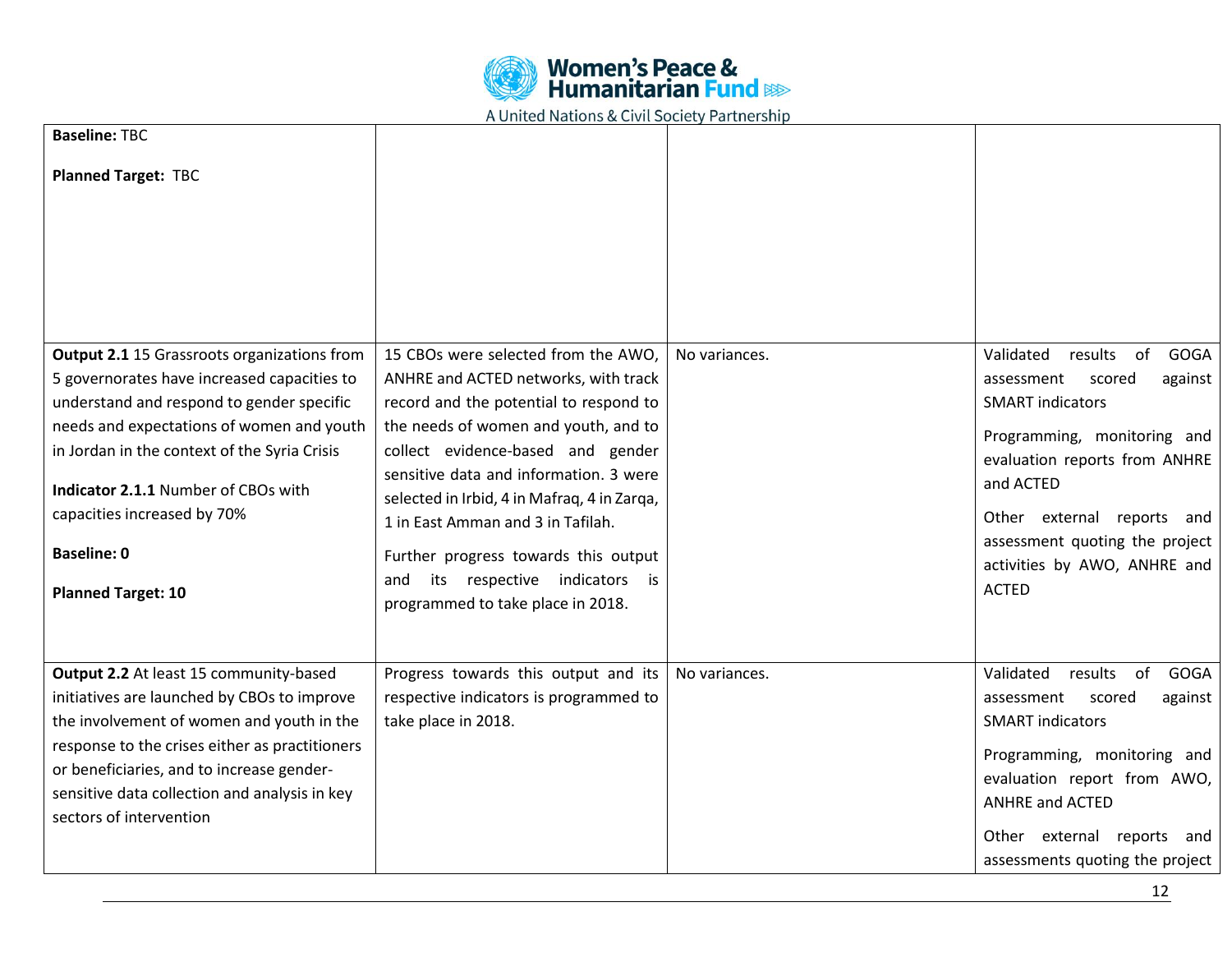

| <b>Indicator 2.2.1 Number of relevant actions</b><br>fostering the involvement of women as<br>practitioners or beneficiaries<br><b>Baseline: 0</b>                          |                                                                                                       |               | activities by AWO, ANHRE and<br><b>ACTED</b><br>Results of satisfaction survey and<br>feedback mechanisms                                           |
|-----------------------------------------------------------------------------------------------------------------------------------------------------------------------------|-------------------------------------------------------------------------------------------------------|---------------|-----------------------------------------------------------------------------------------------------------------------------------------------------|
| <b>Planned Target: 7</b>                                                                                                                                                    | Progress towards this output and its                                                                  | No variances. | Validated results of<br><b>GOGA</b>                                                                                                                 |
| <b>Indicator 2.2.1 Number of relevant actions</b><br>fostering gender-sensitive data collection &                                                                           | respective indicators is programmed to<br>take place in 2018.                                         |               | assessment<br>scored<br>against<br><b>SMART</b> indicators                                                                                          |
| information                                                                                                                                                                 |                                                                                                       |               | Programming, monitoring and                                                                                                                         |
| <b>Baseline: 0</b>                                                                                                                                                          |                                                                                                       |               | evaluation report from AWO,<br><b>ANHRE and ACTED</b>                                                                                               |
| <b>Planned Target: 8</b>                                                                                                                                                    |                                                                                                       |               | Other external reports and<br>assessments quoting the project<br>activities by AWO, ANHRE and<br><b>ACTED</b><br>Results of satisfaction survey and |
|                                                                                                                                                                             |                                                                                                       |               | feedback mechanisms                                                                                                                                 |
| Output 3.1 An increased number of women<br>in Mafraq and Irbid are aware of their rights<br>and have the confidence to navigate and<br>utilize the Jordanian justice system | Progress towards this output and its<br>respective indicators is programmed to<br>take place in 2018. | No variances. | Attendance sheets<br>Baseline / End-line survey<br>Project staff observations                                                                       |
| Indicator 3.1.1 Number of women who                                                                                                                                         |                                                                                                       |               |                                                                                                                                                     |
| attend the legal empowerment sessions                                                                                                                                       |                                                                                                       |               |                                                                                                                                                     |
| <b>Baseline: 0</b>                                                                                                                                                          |                                                                                                       |               |                                                                                                                                                     |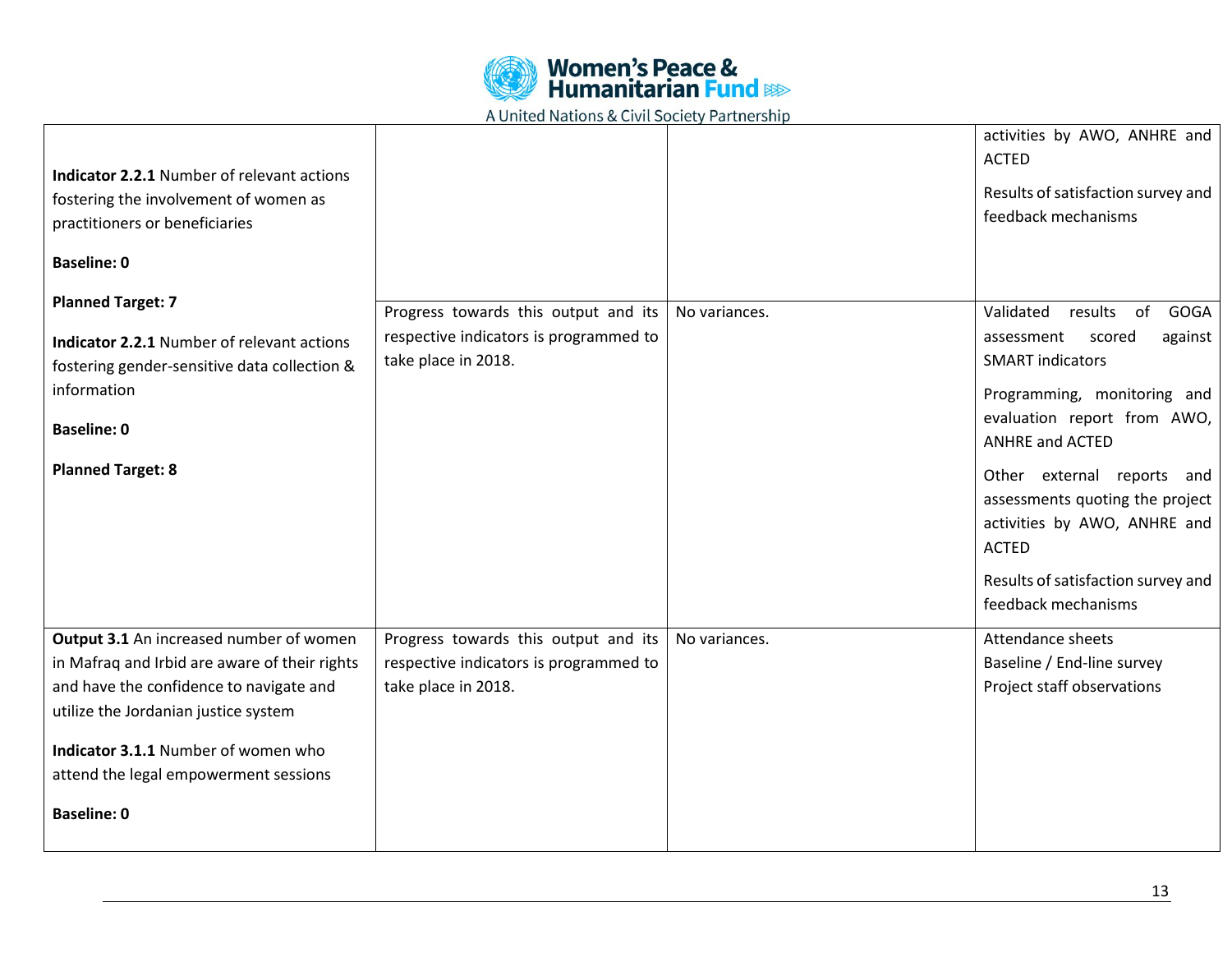

| <b>Planned Target: 240</b><br>Indicator 3.1.2 Number of women who<br>report an increase in knowledge about their<br>rights in Jordan<br>Indicator 3.1.2 Number of women who<br>report an increase in confidence to utilize<br>the Jordanian justice system                                                                                            | Progress towards this output and its<br>respective indicators is programmed to<br>take place in 2018.<br>Progress towards this output and its<br>respective indicators is programmed to<br>take place in 2018. | No variances.<br>No variances. | Attendance sheets<br>Baseline / End-line survey<br>Project staff observations<br>Attendance sheets<br>Baseline / End-line survey<br>Project staff observations |
|-------------------------------------------------------------------------------------------------------------------------------------------------------------------------------------------------------------------------------------------------------------------------------------------------------------------------------------------------------|----------------------------------------------------------------------------------------------------------------------------------------------------------------------------------------------------------------|--------------------------------|----------------------------------------------------------------------------------------------------------------------------------------------------------------|
| Output 3.2 An increased number of women<br>in Mafraq and Irbid are able to play an active<br>and meaningful role in conflict management<br>within their communities, and to promote<br>solidarity and social cohesion between<br>refugee and host community members<br>Indicator 3.2.1 Number of women who<br>attend the conflict management sessions | Progress towards this output and its<br>respective indicators is programmed to<br>take place in 2018.<br>Progress towards this output and its<br>respective indicators is programmed to<br>take place in 2018. | No variances.<br>No variances. | Attendance sheets<br>Baseline / End-line survey<br>Project staff observations<br>Attendance sheets<br>Baseline / End-line survey<br>Project staff observations |
| <b>Baseline: 0</b><br><b>Planned Target: 110</b><br>Indicator 3.2.2 Number of women who<br>report to have enhanced their conflict<br>management skills<br>Indicator 3.2.3 Number of community<br>dialogues successfully implemented by the<br>selected women                                                                                          | Progress towards this output and its<br>respective indicators is programmed to<br>take place in 2018.                                                                                                          | No variances.                  | Attendance sheets<br>Baseline / End-line survey<br>Project staff observations                                                                                  |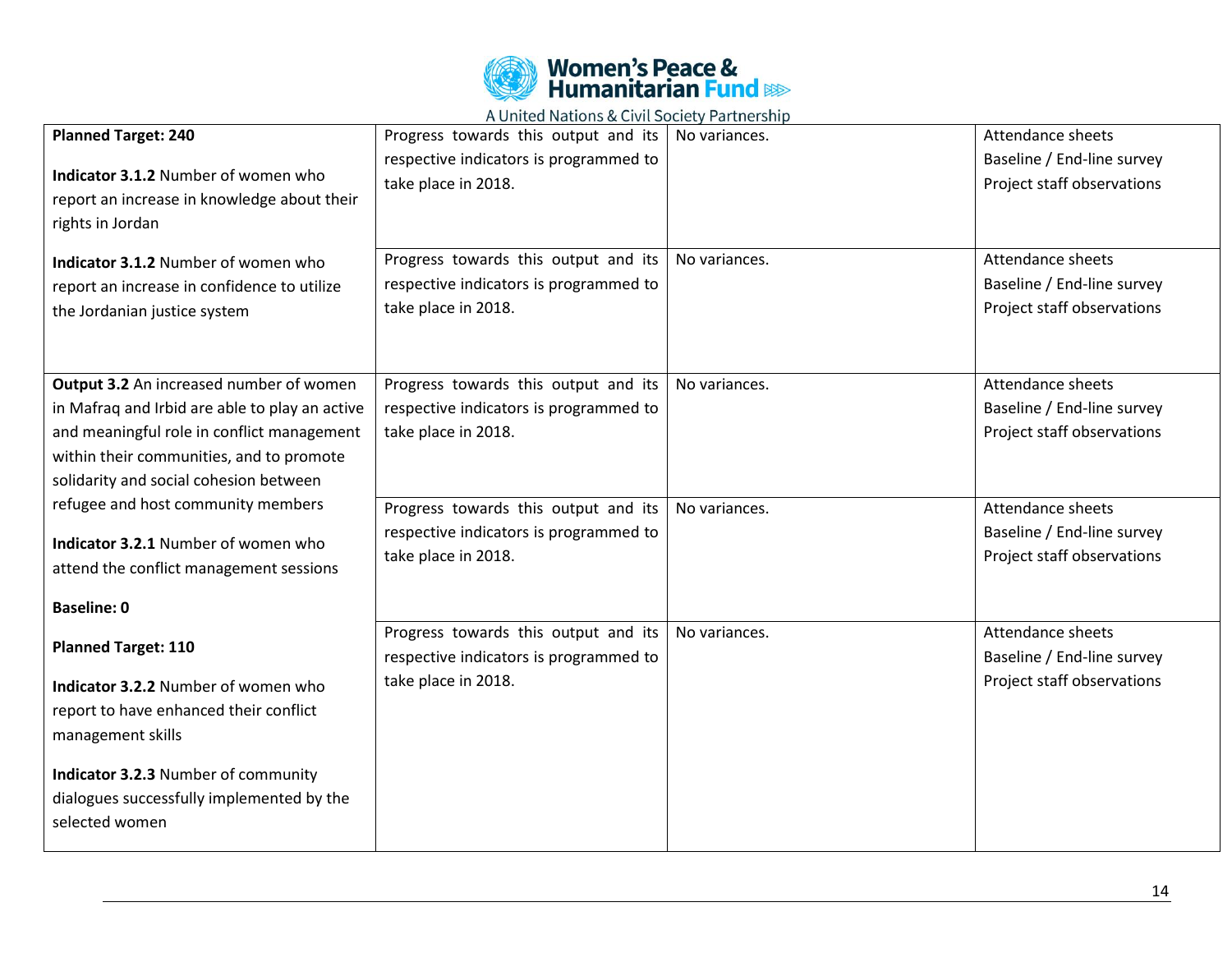

|                                                                                   | nomed nations a civil society rail thership                                    |               |                                                             |
|-----------------------------------------------------------------------------------|--------------------------------------------------------------------------------|---------------|-------------------------------------------------------------|
| <b>Baseline: 0</b>                                                                |                                                                                |               |                                                             |
| <b>Planned Target: 2</b>                                                          |                                                                                |               |                                                             |
|                                                                                   |                                                                                |               |                                                             |
|                                                                                   |                                                                                |               |                                                             |
| Output 3.3 Women-led Syrian CBOs /<br>Networks (formal and informal) in Irbid and | Progress towards this output and its<br>respective indicators is programmed to | No variances. | Training module available to<br>share at the end of project |
| Mafraq have increased their capacity and                                          | take place in 2018.                                                            |               | Attendance sheets                                           |
| confidence to broaden their reach with                                            |                                                                                |               | Baseline / end-line survey                                  |
| community members and meaningfully                                                |                                                                                |               | Project staff observations                                  |
| participate in the humanitarian response on                                       | Progress towards this output and its                                           | No variances. | Training module available to                                |
| behalf of Syrian women                                                            | respective indicators is programmed to                                         |               | share at the end of project                                 |
| Indicator 3.3.1 Number of training modules                                        | take place in 2018.                                                            |               | Attendance sheets                                           |
| produced by ARDD that target Syrian women                                         |                                                                                |               | Baseline / end-line survey                                  |
| led CBOs/networks (formal and informal)                                           |                                                                                |               | Project staff observations                                  |
|                                                                                   | Progress towards this output and its                                           | No variances. | Training module available to                                |
| <b>Baseline: 0</b>                                                                | respective indicators is programmed to                                         |               | share at the end of project                                 |
| <b>Planned Target: 1</b>                                                          | take place in 2018.                                                            |               | Attendance sheets<br>Baseline / end-line survey             |
|                                                                                   |                                                                                |               | Project staff observations                                  |
| Indicator 3.3.2 Number of women who<br>attend the capacity building workshops     | Progress towards this output and its                                           | No variances. | Training module available to                                |
|                                                                                   | respective indicators is programmed to                                         |               | share at the end of project                                 |
| <b>Baseline: 0</b>                                                                | take place in 2018.                                                            |               | Attendance sheets                                           |
|                                                                                   |                                                                                |               | Baseline / end-line survey                                  |
| <b>Planned Target: 20</b>                                                         |                                                                                |               | Project staff observations                                  |
| <b>Indicator 3.3.3 Number of initiatives</b>                                      |                                                                                |               |                                                             |
| implemented by the participating women                                            |                                                                                |               |                                                             |
| <b>Baseline: 0</b>                                                                |                                                                                |               |                                                             |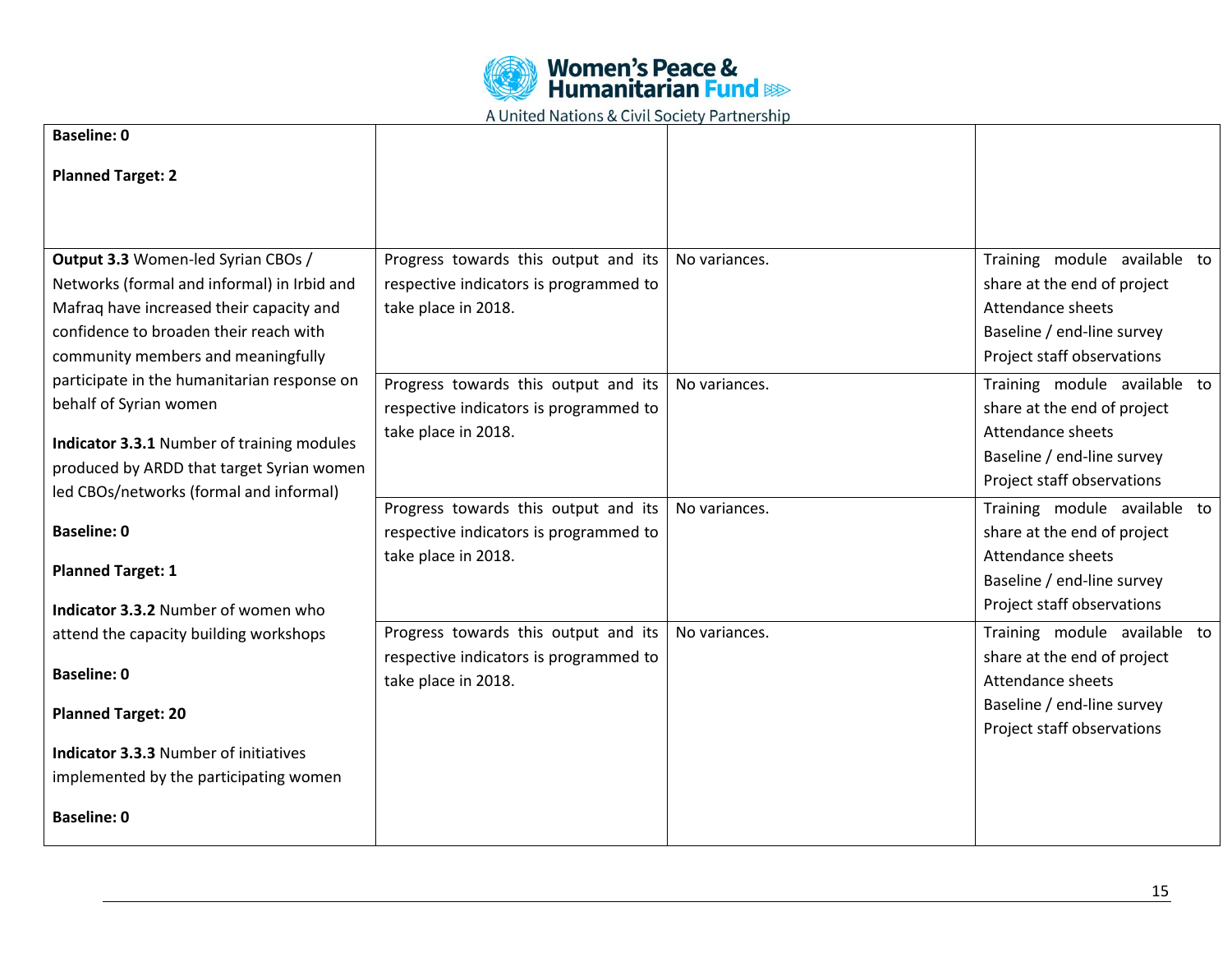

| <b>Planned Target: 8</b>                             |                                        |               |                                 |
|------------------------------------------------------|----------------------------------------|---------------|---------------------------------|
| Indicator 3.3.4 Number of women who                  |                                        |               |                                 |
| report an increase of knowledge on the               |                                        |               |                                 |
| selected capacity building topics                    |                                        |               |                                 |
| Outcome 6 <sup>4</sup> : The socio-economic recovery |                                        |               | <b>ILO</b>                      |
| of women is promoted in post-conflict                |                                        |               |                                 |
| situations                                           |                                        |               |                                 |
| Indicator: Labour force participation rate           |                                        |               |                                 |
| for persons aged 15+, by sex                         |                                        |               |                                 |
|                                                      |                                        |               |                                 |
| Output 1.1 Market research analysing                 | Progress towards this output and its   | No variances. | JNFW's market research report   |
| private sector skills requirements in Amman          | respective indicators is programmed to |               |                                 |
| and Irbid, and a list of prospective                 | take place in 2018.                    |               |                                 |
| employees                                            |                                        |               |                                 |
| Indicator 1.1.1 Number of jobs identified            |                                        |               |                                 |
| <b>Baseline: 0</b>                                   |                                        |               |                                 |
| <b>Planned Target: 350</b>                           |                                        |               |                                 |
| Output 1.2 Outreach and vulnerability                | Progress towards this output and its   | No variances. | JNFW's database for the project |
| assessment to identify and screen training           | respective indicators is programmed to |               |                                 |
| beneficiaries                                        | take place in 2018.                    |               |                                 |
|                                                      |                                        |               |                                 |
| Indicator 1.2.1 Number of marginalized               |                                        |               |                                 |
| women selected for training                          |                                        |               |                                 |
|                                                      |                                        |               |                                 |

 $\overline{a}$ 

<sup>4</sup> Note: Outcomes, outputs, indicators and targets should be **as outlined in the Project Document** so that you report on your **actual achievements against planned targets**.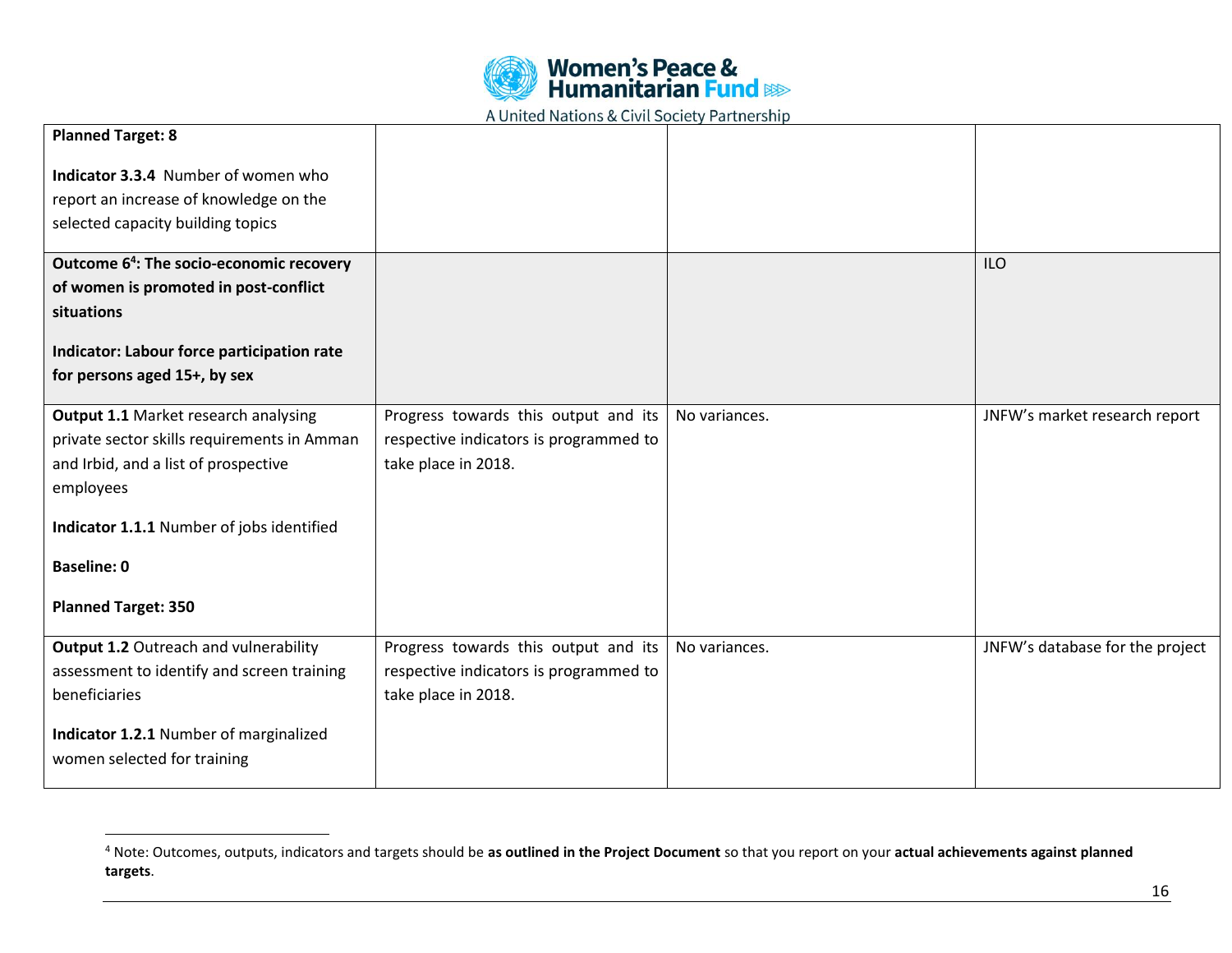

| <b>Baseline: 0</b>                                |                                                               |               |                                 |
|---------------------------------------------------|---------------------------------------------------------------|---------------|---------------------------------|
| <b>Planned Target: 350</b>                        |                                                               |               |                                 |
|                                                   |                                                               |               |                                 |
|                                                   |                                                               |               |                                 |
| <b>Output 1.3 Employability and soft skills</b>   | Progress towards this output and its                          | No variances. | Training attendance sheet       |
| training for vulnerable and marginalized<br>women | respective indicators is programmed to<br>take place in 2018. |               |                                 |
|                                                   |                                                               |               |                                 |
| Indicator 1.3.1 Number of marginalized            |                                                               |               |                                 |
| women trained and certified                       |                                                               |               |                                 |
| <b>Baseline: 0</b>                                |                                                               |               |                                 |
| <b>Planned Target: 350</b>                        |                                                               |               |                                 |
| <b>Output 1.4 Puppet shows and interactive</b>    | Progress towards this output and its                          | No variances. | Signed contracts                |
| theatre performances for vulnerable and           | respective indicators is programmed to                        |               | JNFW's database for the project |
| marginalized women                                | take place in 2018.                                           |               |                                 |
| Indicator 1.4.1 Number of performances            |                                                               |               |                                 |
| conducted                                         |                                                               |               |                                 |
| <b>Baseline: 0</b>                                |                                                               |               |                                 |
| <b>Planned Target: 14</b>                         |                                                               |               |                                 |
| Output 1.5 A peer support network for             | Progress towards this output and its                          | No variances. | Meeting attendance sheet        |
| women                                             | respective indicators is programmed to                        |               |                                 |
| Indicator 1.5.1 Number of sessions                | take place in 2018.                                           |               |                                 |
| <b>Baseline: 0</b>                                |                                                               |               |                                 |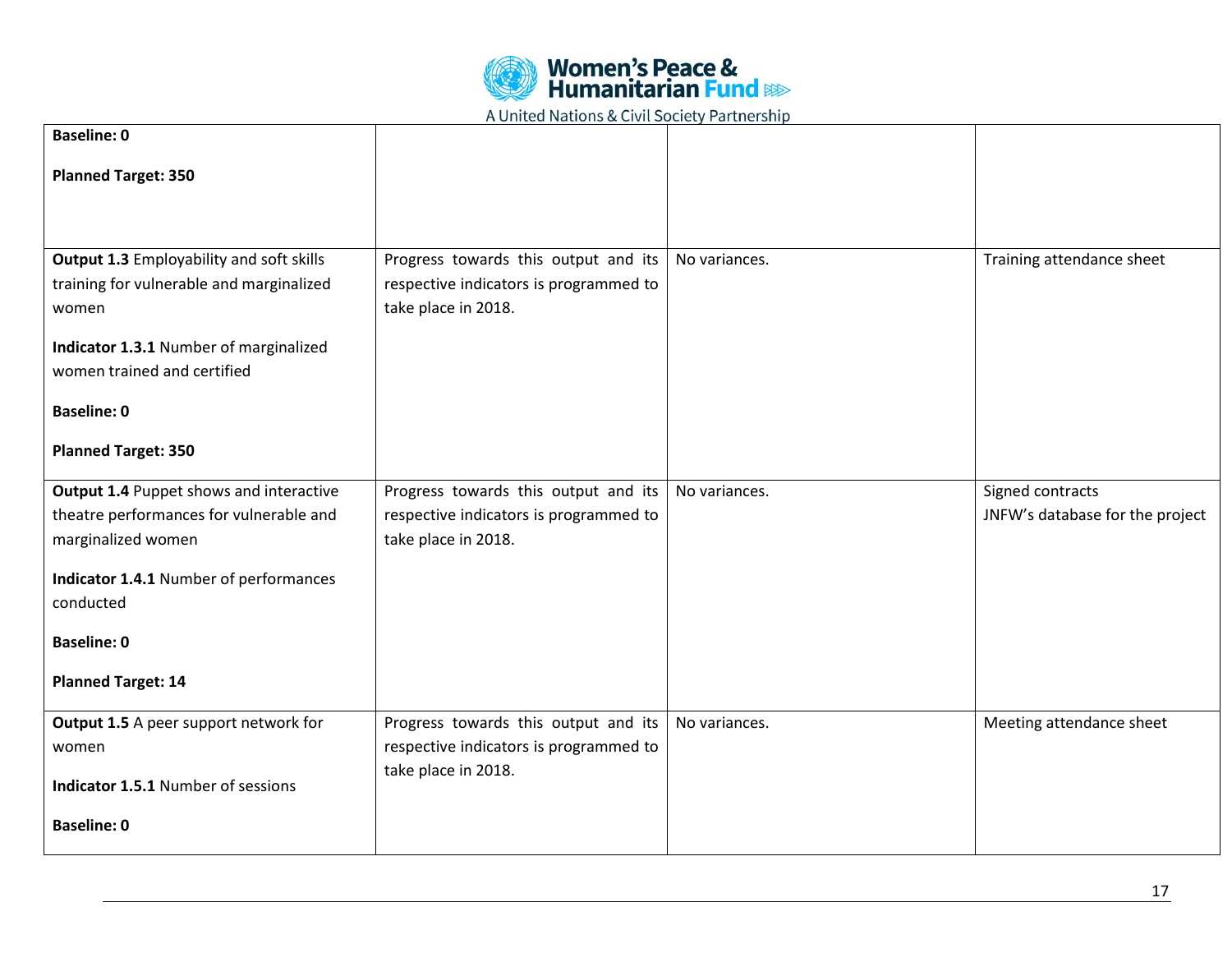

| <b>Planned Target: 14</b>                          |                                        |               |                                 |
|----------------------------------------------------|----------------------------------------|---------------|---------------------------------|
| Indicator 1.5.2 Number of individuals per          |                                        |               |                                 |
| session                                            |                                        |               |                                 |
|                                                    |                                        |               |                                 |
| <b>Baseline: 0</b>                                 |                                        |               |                                 |
| <b>Planned Target: 25</b>                          |                                        |               |                                 |
|                                                    |                                        |               |                                 |
| <b>Output 1.6</b> Employment linkages for training | Progress towards this output and its   | No variances. | JNFW's database for the project |
| beneficiaries                                      | respective indicators is programmed to |               |                                 |
|                                                    | take place in 2018.                    |               |                                 |
| Indicator 1.5.1 Number of marginalized men         |                                        |               |                                 |
| and women who are linked with                      |                                        |               |                                 |
| employment opportunities                           |                                        |               |                                 |
| <b>Baseline: 0</b>                                 |                                        |               |                                 |
|                                                    |                                        |               |                                 |
| <b>Planned Target: 200</b>                         |                                        |               |                                 |
|                                                    |                                        |               |                                 |
|                                                    |                                        |               |                                 |
| Output 1.7 Round-table discussion gathering        | Progress towards this output and its   | No variances. | JNFW's database for the project |
| stakeholders of women's / refugee                  | respective indicators is programmed to |               |                                 |
| initiatives, to create awareness of needs and      | take place in 2018.                    |               |                                 |
| discuss potential policies to improve              |                                        |               |                                 |
| livelihood opportunities                           |                                        |               |                                 |
|                                                    |                                        |               |                                 |
| <b>Indicator 1.7.1 Number of recommendations</b>   |                                        |               |                                 |
| agreed to and an established process for           |                                        |               |                                 |
| advancing these recommendations.                   |                                        |               |                                 |
|                                                    |                                        |               |                                 |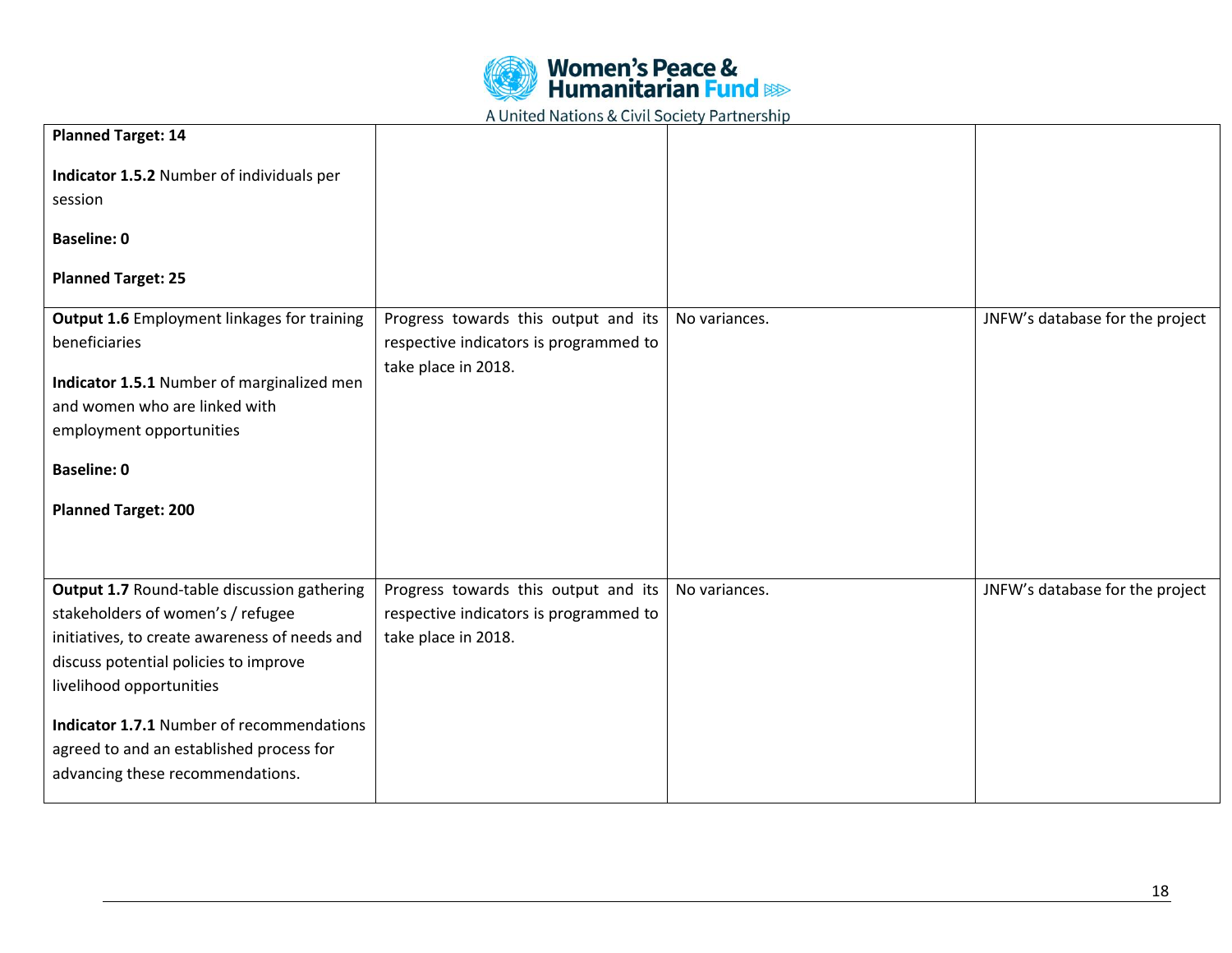| <b>Women's Peace &amp;<br/>Humanitarian Fund &amp; Research</b> |  |  |
|-----------------------------------------------------------------|--|--|
|                                                                 |  |  |

| The type and number of recommendations,              |                                        |               |               |
|------------------------------------------------------|----------------------------------------|---------------|---------------|
| as well as their advancement procedures will         |                                        |               |               |
| be determined during the roundtables.                |                                        |               |               |
|                                                      |                                        |               |               |
|                                                      |                                        |               |               |
| Outcome 6 <sup>5</sup> : The socio-economic recovery |                                        |               | <b>ILO</b>    |
| of women is promoted in post-conflict                |                                        |               |               |
| situations                                           |                                        |               |               |
| <b>Indicator: Proportion of informal</b>             |                                        |               |               |
| employment in non-agricultural work, by              |                                        |               |               |
| sex                                                  |                                        |               |               |
|                                                      |                                        |               |               |
| Output 1.1 Studies of women refugees'                | Progress towards this output and its   | No variances. | Study reports |
|                                                      |                                        |               |               |
| knowledge and skills baselines and                   | respective indicators is programmed to |               |               |
| community basic service/products provision           | take place in 2018.                    |               |               |
| are conducted                                        |                                        |               |               |
|                                                      |                                        |               |               |
| Indicator 1.1.1 Number of study reports. 1st         |                                        |               |               |
| study identifies existing income generating          |                                        |               |               |
| skill-sets of women refugees covering 100            |                                        |               |               |
| households in Zarqa and 100 households in            |                                        |               |               |
| East Amman areas. 2 <sup>nd</sup> study identifies   |                                        |               |               |
| services / goods needed by host community            |                                        |               |               |
| with significant numbers of refugees                 |                                        |               |               |
| Sample size of 200 households, 100                   |                                        |               |               |
| households in Zarqa and 100 in East Amman            |                                        |               |               |

 $\overline{a}$ 

<sup>5</sup> Note: Outcomes, outputs, indicators and targets should be **as outlined in the Project Document** so that you report on your **actual achievements against planned targets**.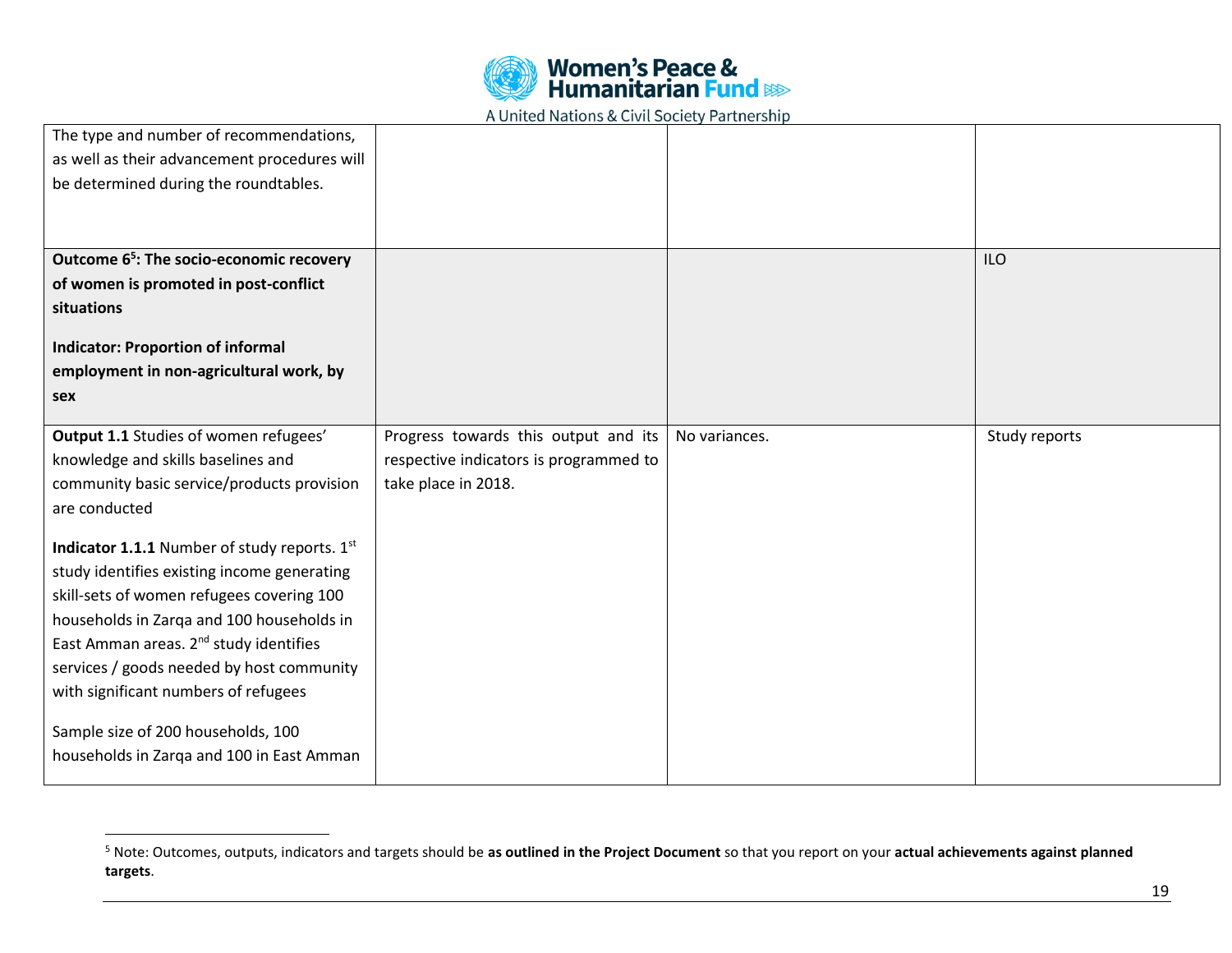

| <b>Baseline: 0</b><br><b>Planned Target: 2</b>                                                                                                                              |                                                                                                       |               |                              |
|-----------------------------------------------------------------------------------------------------------------------------------------------------------------------------|-------------------------------------------------------------------------------------------------------|---------------|------------------------------|
| Output 1.2 Psychosocial counselling and<br>mentoring sessions conducted                                                                                                     | Progress towards this output and its<br>respective indicators is programmed to                        | No variances. | Session attendance sheets    |
| Indicator 1.5.1 Number of women that<br>attended one to one counselling sessions<br>and/or received mentoring                                                               | take place in 2018.                                                                                   |               |                              |
| <b>Baseline: 0</b><br>Planned Target: 40 (20 / governorate)                                                                                                                 |                                                                                                       |               |                              |
| Output 1.3 Psychosocial support group<br>sessions are held<br>Indicator 1.5.1 Number of women who<br>benefit from the psychosocial support group<br>communications sessions | Progress towards this output and its<br>respective indicators is programmed to<br>take place in 2018. | No variances. | Session attendance sheets    |
| <b>Baseline: 0</b><br><b>Planned Target: 120</b>                                                                                                                            |                                                                                                       |               |                              |
| Output 1.4 Refugee women leading<br>households are trained on selected basic<br>vocational skills                                                                           | Progress towards this output and its<br>respective indicators is programmed to<br>take place in 2018. | No variances. | <b>Training Certificates</b> |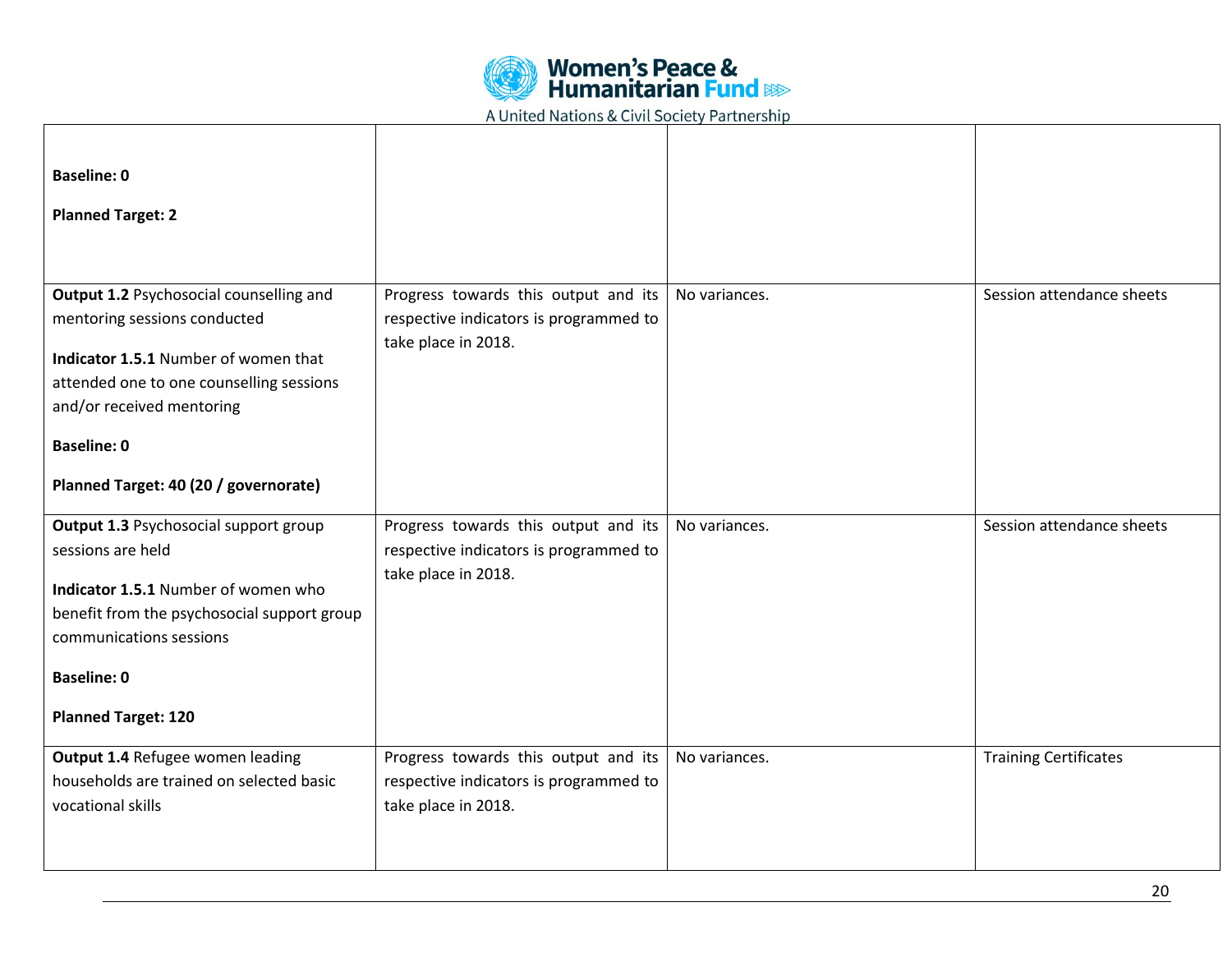

| Indicator 1.4.1 Number refugee women      |                                        |               |                 |
|-------------------------------------------|----------------------------------------|---------------|-----------------|
| trained                                   |                                        |               |                 |
| <b>Baseline: 0</b>                        |                                        |               |                 |
| Planned Target: 48 (24 / governorate)     |                                        |               |                 |
| Output 1.5 Trained refugees run their own | Progress towards this output and its   | No variances. | Grants receipts |
| businesses using their new skills         | respective indicators is programmed to |               |                 |
| Indicator 1.5.1 Number of project ideas   | take place in 2018.                    |               |                 |
|                                           |                                        |               |                 |
| supported financially with seed money     |                                        |               |                 |
| <b>Baseline: 0</b>                        |                                        |               |                 |
| <b>Planned Target: 12</b>                 |                                        |               |                 |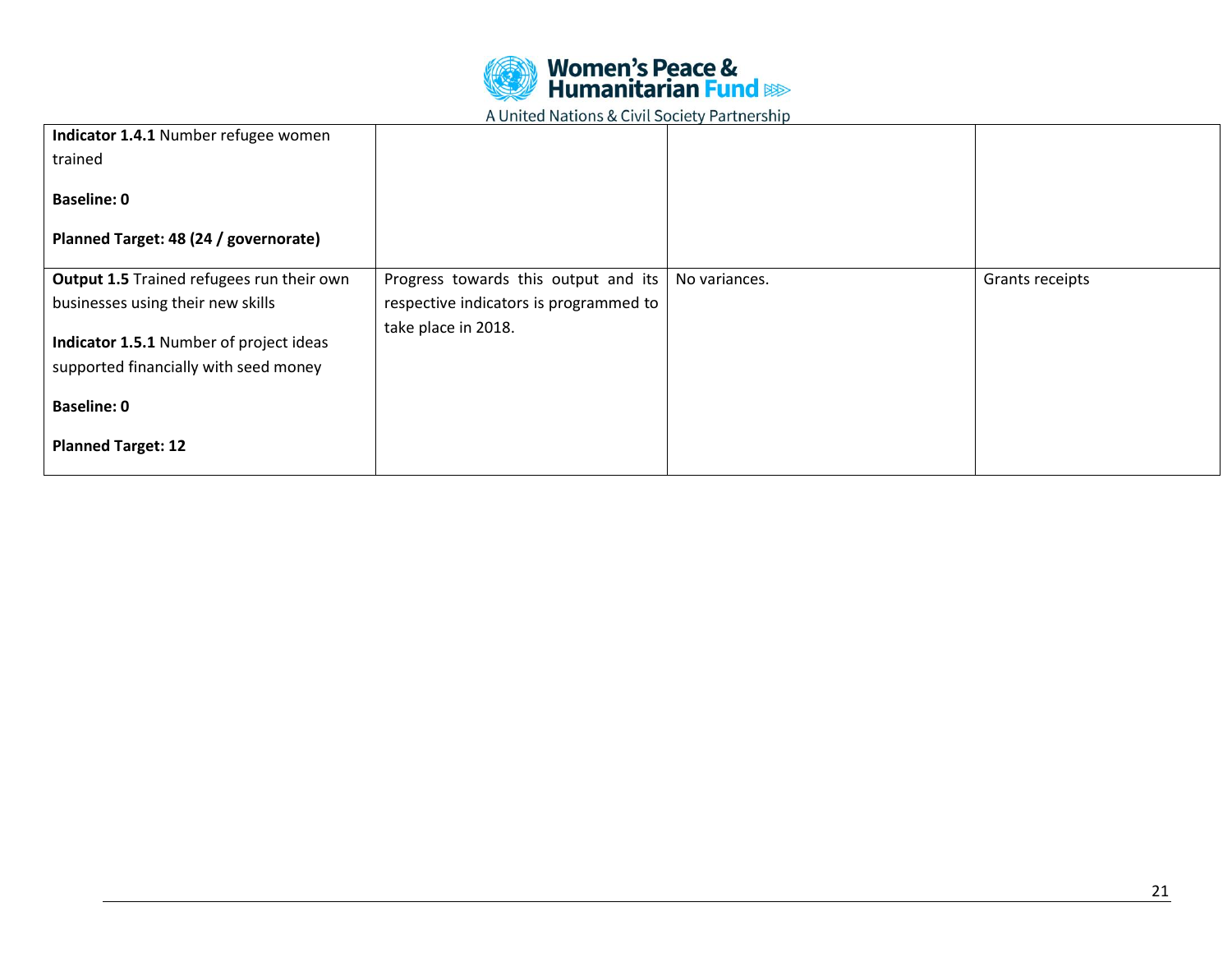

## **iii) A Specific Story**

**Problem / Challenge faced:** Describe the specific problem or challenge faced by the subject of your story (this could be a problem experienced by an individual, community or government).

The subject surrounding early marriage is inherently difficult and a complicated phenomenon in Jordan. Combatting the practice requires a multi-sectoral effort targeting root causes as well as the laws, policies, systems, and values that influence marriage. But in the absence of this kind of universal commitment it is important to address the needs of child brides, including their pregnancy prevention needs. When Cambridge Reproductive Health Consultants (CRHC) asked the girls and women of an urban Syrian refugee community in Irbid about what they knew about contraception and family planning prior to their marriage, a silence would fill the room. The majority of the participants stated that they were given no information about sex or family planning prior to their wedding night. They also mentioned that family planning was typically first discussed with them during their prenatal appointments with physicians. These women and girls expressed a feeling of extreme pressure to demonstrate their fertility soon after their wedding night, and said that because of the culturally ingrained stigma against sexual activity associated with marriage, once pregnant the girls could no longer continue receiving an education and were forced to drop out of school.

**Programme Interventions:** How was the problem or challenge addressed through the Programme interventions?

Family and Childhood Protection of Irbid identified a cohort of girls who married underage, had dropped out of school, but wished to continue their education. In partnership with CRHC, they have designed intervention strategies for use in 2018 that will provide the girls with individualized and group support, with the goal of supporting the girls to re-enroll in schools in September 2018. This effort is effectively a small cohort study, and the partners plan to support each girl individually, to ensure that their interventions and resources match the different gaps and challenges faced by the girls. They will also conduct a qualitative study with this cohort, consisting of initial interviews with the girls, followed by final interviews in the fall once the school year has started. In addition, the interventions are planned to include also health sessions with the girls over the summer – including at least one session on contraception and family planning.

**Result (if applicable):** Describe the observable *change* that occurred so far as a result of the Programme interventions. For example, how did community lives change or how was the government better able to deal with the initial problem?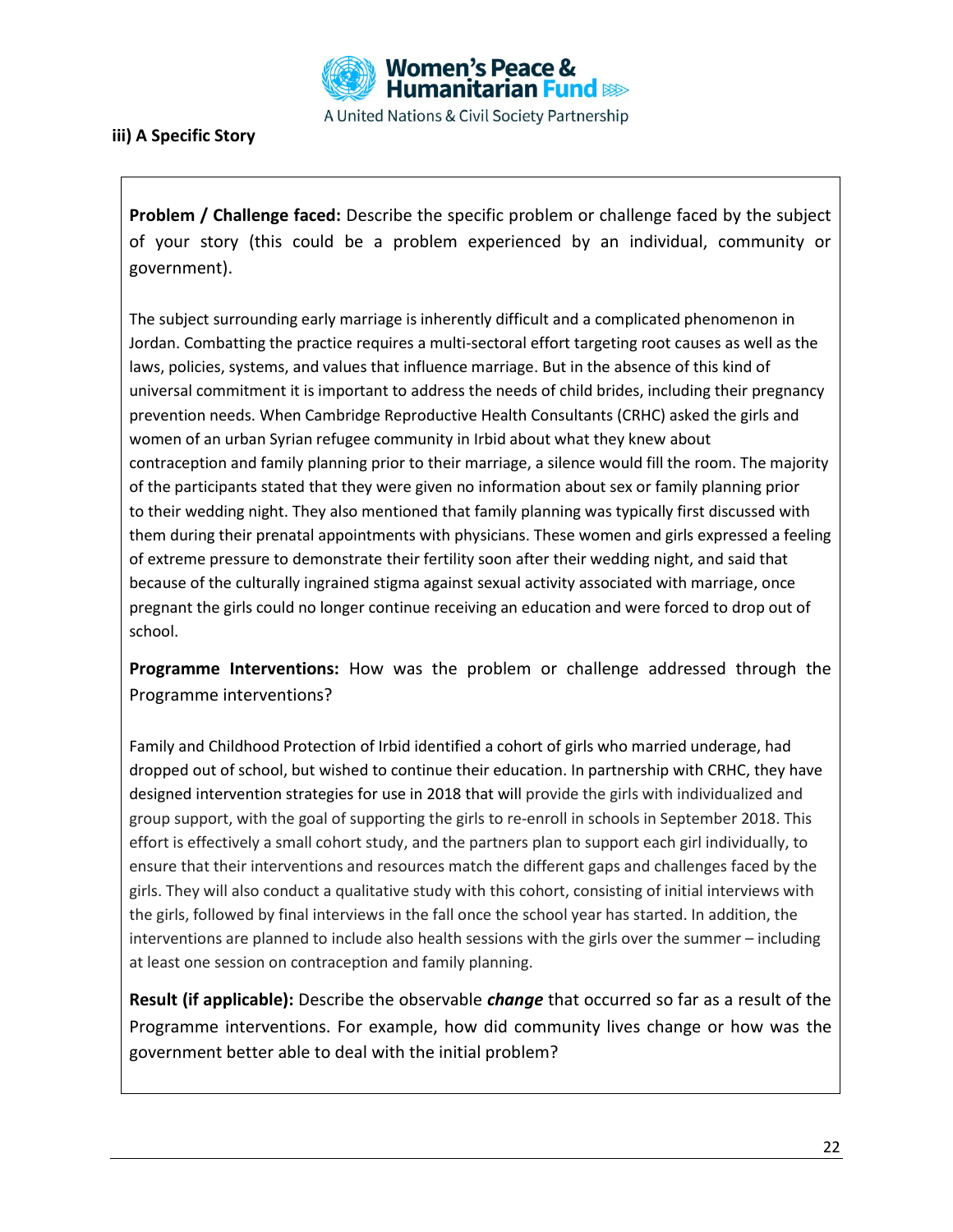

It is still early in the project implementation, but good results are expected as the 10 girls within the cohort who have been selected might be able to re-enroll in schools, if supported through strong advocacy and awareness raising efforts in their communities. They will also receive sexual and reproductive health services that will facilitate future family planning.

**Lessons Learned:** What did you (and/or other partners) learn from this situation that has helped inform and/or improve Programme (or other) interventions?

For a more sustained and comprehensive change to occur at the community level, further interventions will be needed to address the attitudes and prejudices of educational service providers regarding early marriage and pregnancy.

Shereen Al Qasim is the Administrative assistant for CSO, Family and Childhood Protection Society, Irbid. A mother of five children from a small village, conquered her fear of a full-time job by going into the humanitarian sector in which she was passionate to embark on.

"I have faced the usual stereotypes in this field of work; that I am a woman, I shouldn't be doing this, but I do it because I am a woman and I am just as capable. Through my journey into the humanitarian sector, I can see how much I have achieved, helped people and want to inspire other women that they can do the same.

I used to be worried about having a job that I must be committed to; I believed that I would want to stay home to take care of my husband and children. I never saw myself as a working mother because I always thought that I wouldn't be able to balance between both my work and my family.

When my youngest was 18 months old, I felt that I should do something outside my home for a change and I came across an article on the newspaper offering a free one week workshop on child labour, and I felt intrigued to attend. I explained to my husband how much it would mean to me and he was my number one supporter. I went to the workshop and learned more about the Family and Childhood Protection Society and their work, and I just wanted to be involved in any way. After attending several sessions I was offered a job, and I didn't think twice about accepting the offer. I had few challenges, like for instance learning how to use the computer but I self-thought myself, I was persistent and **didn't** allow those obstacles to hinder me or limit my motivation.

I have been working for the Family and Childhood Protection Society since 2007, working on multi-faceted cases including; child labour, youth training and rehabilitation, women empowerment, child-parent visit arrangement for the noncustodial parent, child social support and worked with Syrian and Iraqi refugees.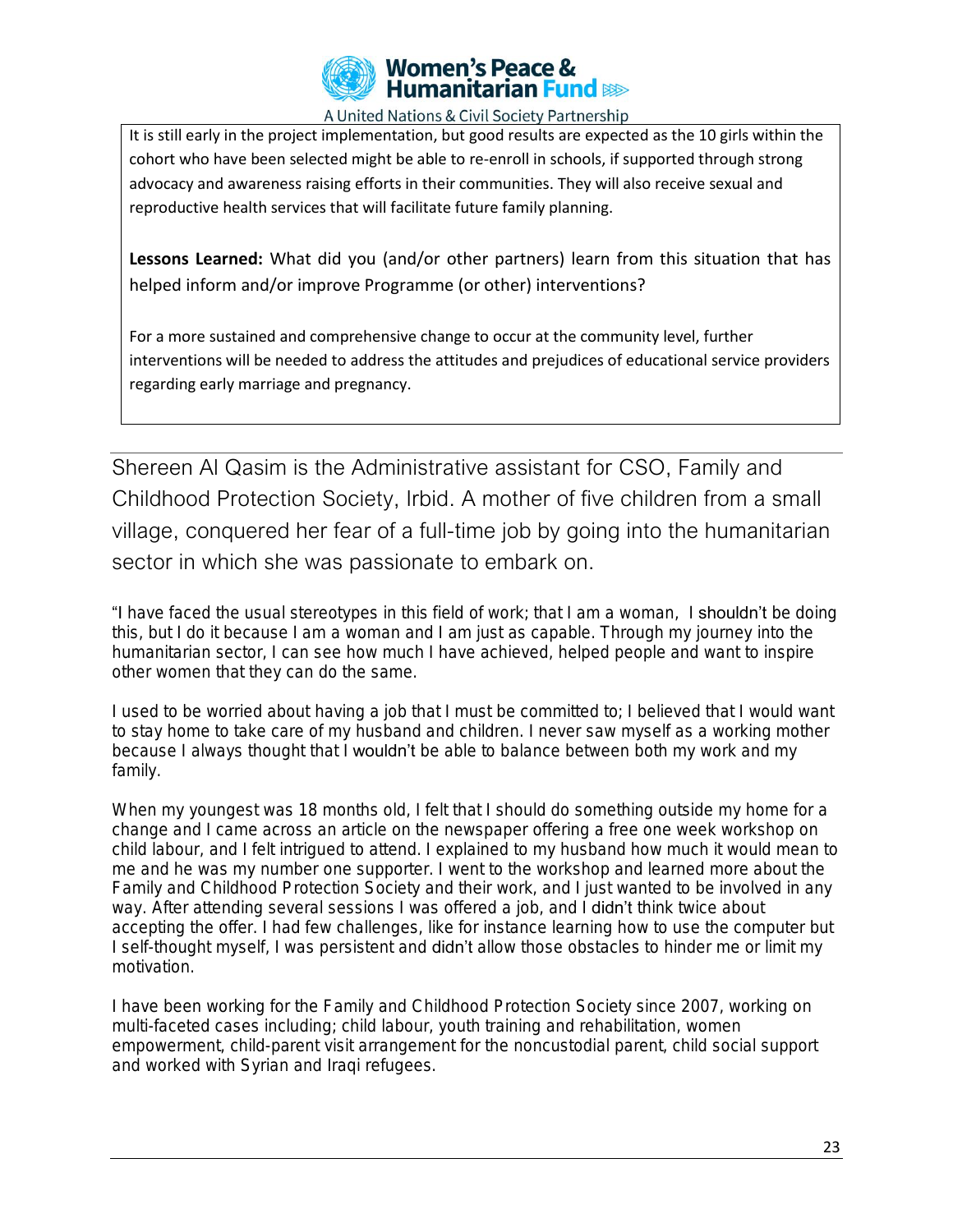

During my time working for my CSO, I have come to experience a multitude of cases that have impacted women and children, and I vividly remember some instances in which I have helped women during difficult times. One case included a pregnant young girl filing for a divorce after two weeks of being married to an older man due to family pressure. We supported her throughout the stressful time; providing her with the chance to attend several English, computer classes, and we also referred her to several awareness sessions focusing on the social cohesion of beneficiaries. Further to that, we discussed the negative consequences of a second marriage to her father, and this allowed the young girl to finish her high school and university education in special education and go on to living independently.

I believe that my work is important because it changed me inside and out, I am more independent, fierce and open to any new experiences. My role in my family life became more significant, through my work I had learnt how to analyse and prioritise my **family's** need. My children are actively involved in many of the CSO's programme; my daughter has attended many of the youth activities. She became very close to one of the Syrian girls who is almost her age, and they are now life-long friends. I can see how my work impacted my **children's** behaviour in accepting everyone without pre-judging them or having a stereotypical impression about anyone."

Shereen Al Qasim, 43, is an Administrative Assistant for Family and Childhood Protection Society in Irbid, Jordan.

### **III. Assessments, Evaluations and Knowledge**

- FCPS, Try Center and CRHC jointly developed a Code of Ethics for the project, "Addressing early marriage: Responding to a national epidemic through education and girls' empowerment." This document outlines the values underpinning the project and provides guidance on the expected behaviour of all project implementers working with the target communities.
- FCPS, and CRHC developed interview manuals, in order to (1) guide focus groups discussions with women and girls who were married under the age of 18, and (2) guide in-depth interviews with the healthcare and management staff of the Institute of Family Health.
- Interviews were conducted with women grassroots organizations working on early marriage.
- Desk reviews were conducted to study existing interventions that address early marriage, in order to identify existing gaps in service delivery.
- A first draft of the stakeholder report was produced, and outlines the results of focus group discussions and interviews with healthcare staff and women/girls who married under age of 18, in order to guide future programming and interventions addressing early marriage.
- AWO, in partnership with ANHRE and ACTED, developed selection criteria and analysed CBOs working in East Amman, Zarqa, Irbid, Mafraq, and Tafila.

### **IV. Programmatic Revisions**